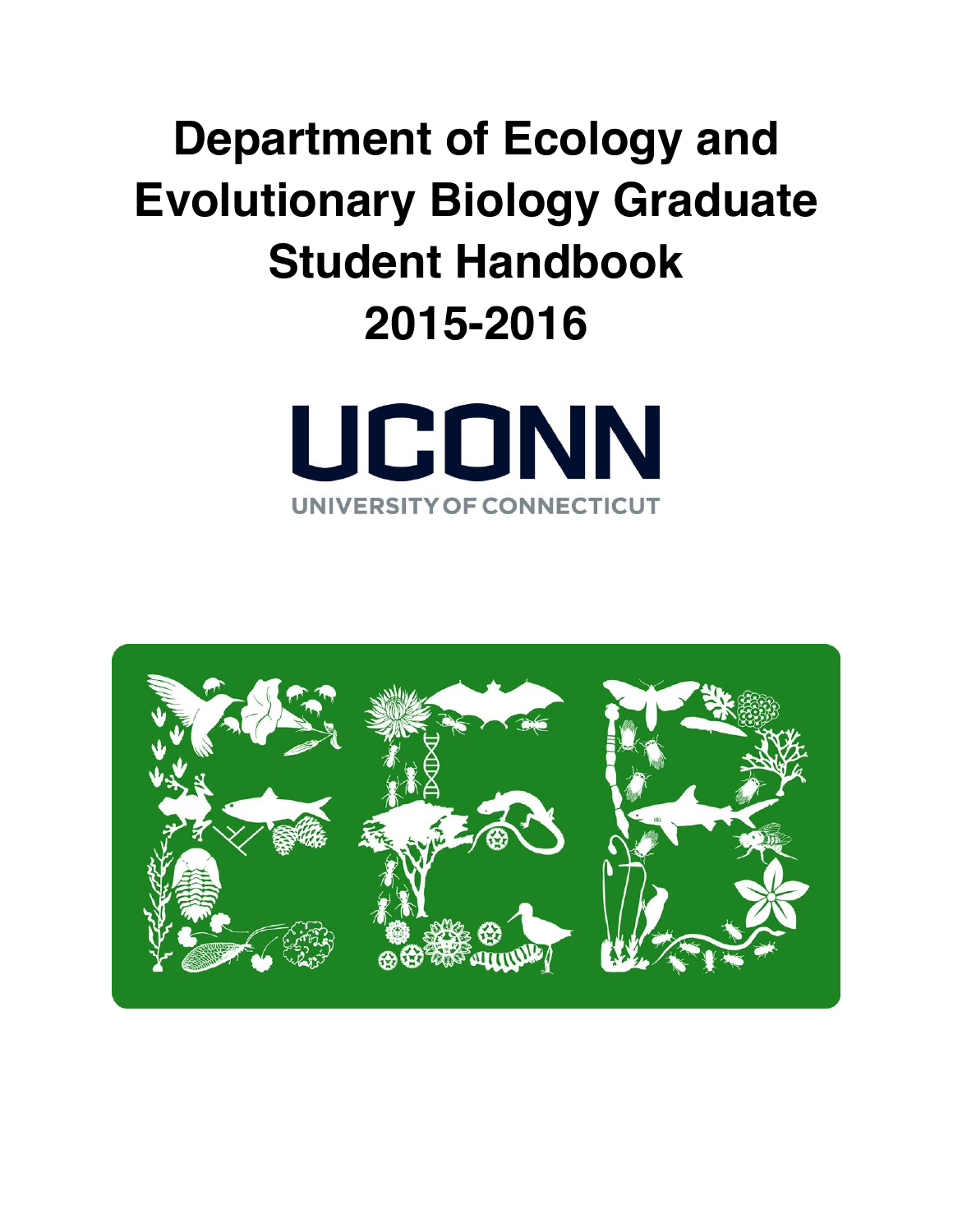# **Table of Contents**

| <b>For New Students</b>                                                           |
|-----------------------------------------------------------------------------------|
| Overview                                                                          |
| Information that's helpful to know before you arrive                              |
| <b>Additional Information for INTERNATIONAL STUDENTS</b>                          |
| <b>EEB Graduate Programs</b>                                                      |
| PhD Program: Departmental Expectations and Requirements                           |
| <b>SKILLS</b>                                                                     |
| <b>KNOWLEDGE</b>                                                                  |
| <b>TIMELINE AND KEY MILESTONES</b>                                                |
| MS Program (Plan A, thesis-based): Departmental Expectations and Requirements     |
| <b>SKILLS</b>                                                                     |
| <b>KNOWLEDGE</b>                                                                  |
| <b>TIMELINE AND KEY MILESTONES</b>                                                |
| MS Program (Plan B, coursework): Departmental Expectations and Requirements       |
| <b>TIMELINE AND KEY MILESTONES</b>                                                |
| BS/MS Program in Biodiversity and Conservation Biology: Departmental Expectations |
| and Requirements                                                                  |
| <b>TIMELINE AND DEGREE REQUIREMENTS</b>                                           |
| <u>I Credit requirements</u>                                                      |
| Il Course requirements (*course taught only in alternate years)                   |
| III. Research requirement                                                         |
| IV. Internship                                                                    |
| Acceptable Progress (for all degree programs)                                     |
| <b>Switching Degree Programs</b>                                                  |
| <b>Courses and Seminars</b>                                                       |
| <b>Finding Out About Courses</b>                                                  |
| <b>Orientation Course</b>                                                         |
| <b>Courses outside EEB</b>                                                        |
| <b>Seminars</b>                                                                   |
| <b>Financial Support</b>                                                          |
| <b>Teaching Assignments</b>                                                       |
| <b>Safety Training &amp; Research Compliance</b>                                  |
| <b>Employee Safety Orientation</b>                                                |
| <b>Safety Training</b>                                                            |
| <b>Research and Teaching with Live Vertebrates (IACUC)</b>                        |
| <b>Institutional Review Board (IRB)</b>                                           |
| <b>Institutional Biosafety Committee (IBC)</b>                                    |
| <b>Responsible Conduct of Research (RCR)</b>                                      |
| <b>Policies and Procedures</b>                                                    |
| <b>Leaves of Absence</b>                                                          |
| <b>Withdrawal &amp; Dismissal</b>                                                 |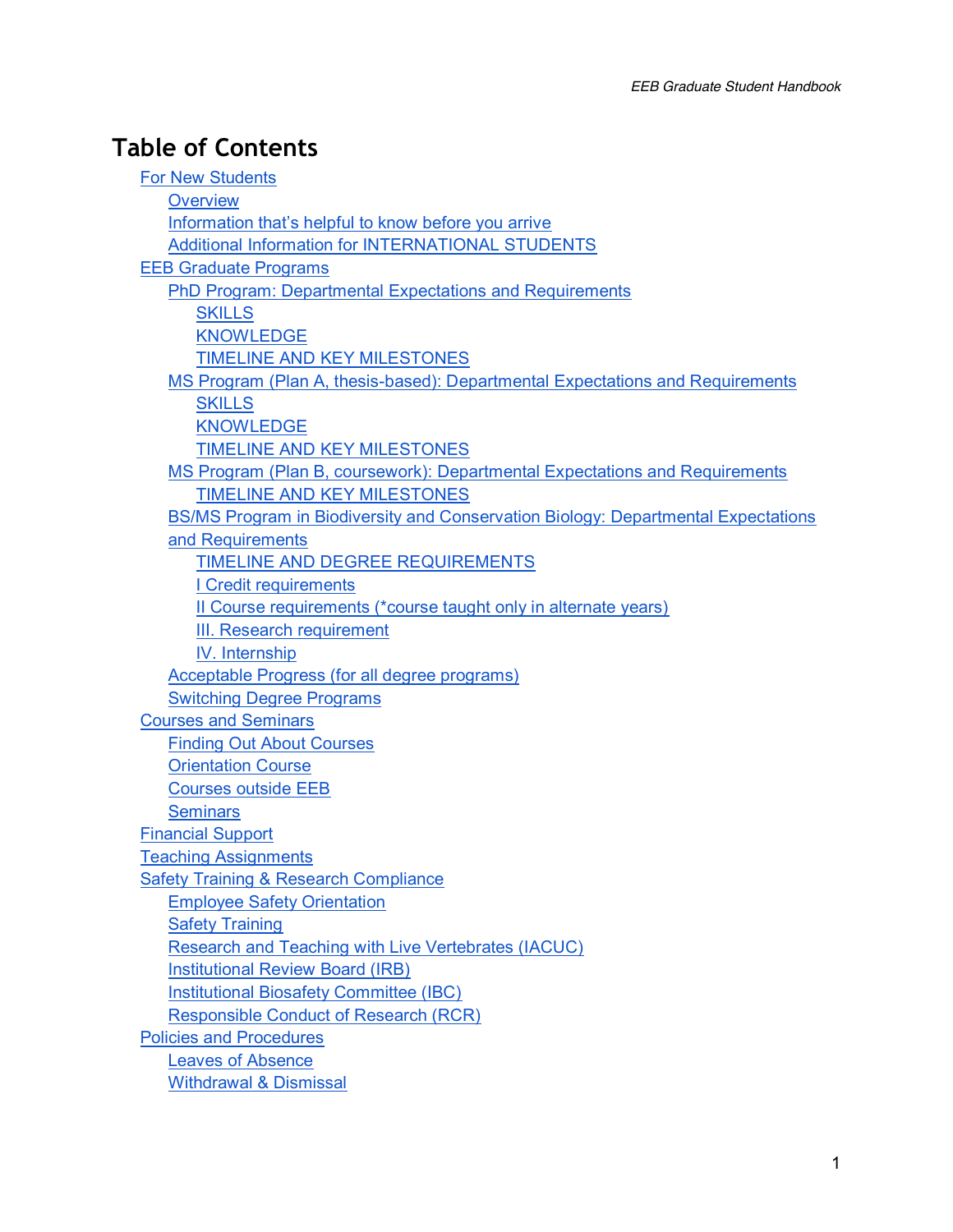[Other University Policies All Students Need to be Aware of](#page-26-5) [Useful Resources for Grad Students](#page-27-0) [EEB Graduate Student Association \(GSA\)](#page-27-1) [Graduate Employee Union](#page-27-2) [The Graduate School](#page-27-3) [Fellowship Advisor](#page-27-4) [Bamford Room \(room TLS 171B\)](#page-27-5) [Bioinformatics Facility](#page-27-6) [Biological Collections](#page-28-0) [Collections Library](#page-28-1) **[Greenhouses](#page-28-2)** [Electron Microscopy Facility](#page-28-3) [Scientific Illustrator](#page-28-4) [Software and computing](#page-28-5) [Other Information](#page-29-0) [Office space](#page-29-1) [Building and room keys](#page-29-2) [Student ID card](#page-29-3) **[NetID](#page-29-4)** [Student Administration System \(also called "Peoplesoft"\)](#page-29-5) [HuskyCT \(Blackboard platform\)](#page-29-6) [Email address](#page-30-0) [Departmental mailing lists](#page-30-1) [Mail](#page-30-2) [Faxing](#page-30-3) [Phone calls](#page-30-4) [Room reservations](#page-30-5) **[Projectors](#page-30-6)** [Office Supplies](#page-30-7) [How to Do Things](#page-31-0) [How to purchase research supplies](#page-31-1) [Hiring Personnel](#page-32-0) **[Parking](#page-32-1) [Travel](#page-33-0)** [Directory of EEB and BCS Staff](#page-34-0) [Where to go when you need help](#page-36-0) [Immediate Threats to Life or Health](#page-36-1) [Other Emergencies](#page-36-2) [Non-life threatening lab emergency, including some chemical spills](#page-36-3) [Building emergencies \(e.g., floods, power outages\)](#page-36-4) [Mental health \(for yourself or someone else\)](#page-36-5) [General resources](#page-36-6) [Specific resources](#page-36-7)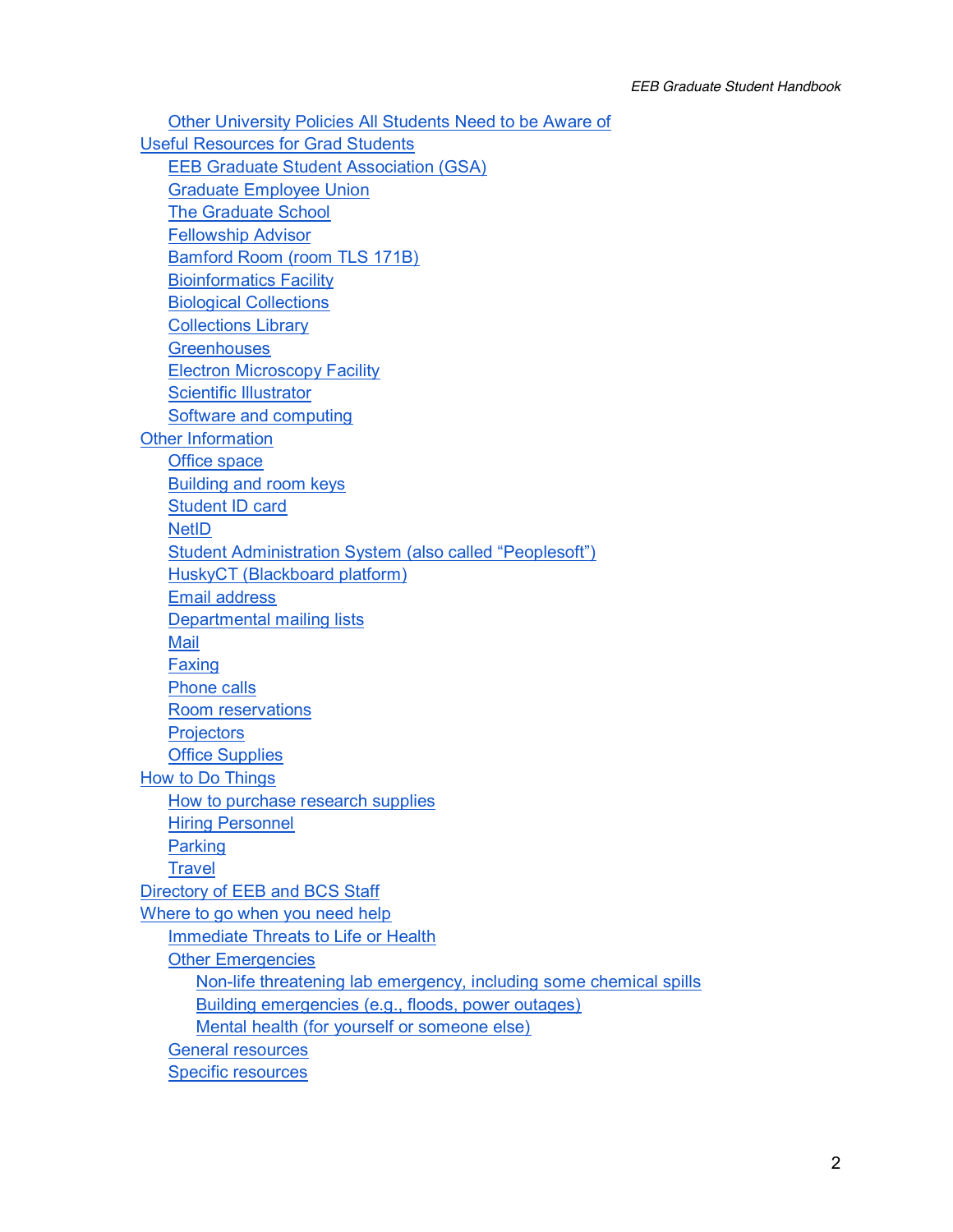# <span id="page-3-0"></span>For New Students

#### <span id="page-3-1"></span>**Overview**

Welcome to EEB! This handbook has two purposes: to help you get oriented to the department when you first arrive and to serve as a reference throughout your graduate career.

The department of Ecology & Evolutionary Biology (EEB) is one of three biology departments at the University of Connecticut and currently includes approximately 30 faculty members, 60 graduate students and a number of postdocs. Most faculty are based on the Storrs campus, but the department does include professors who teach at other campuses within the UConn system. EEB shares responsibilities for undergraduate biology teaching with the other two biology departments - Molecular & Cell Biology (MCB) and Physiology & Neurobiology (PNB) - and certain administrative functions are also shared among the three departments. These shared functions are run through Biology Central Services (BCS).

The EEB department is spread across three buildings on North Eagleville Road. The Torrey Life Science (TLS) building houses the department offices, the Biology Central Services (BCS) office, the department's main conference room (the Bamford Room, TLS 171B), several teaching labs, and the labs and offices of about half the department's faculty. Floors 2-5 of the north wing of the BioPharm Building (PBB) are home to labs and offices of most other EEB faculty, and to small conference rooms (known locally as the BioPharm "fishbowls") on the second and third floors. Finally, the Biology/Physics building (BPB) contains the departmental collections facility, two large lecture halls used for departmental seminars and undergraduate lecture classes, and research greenhouses on the roof. In between these three buildings lies another set of greenhouses, which contain the department's live plant collection.

The department is currently led by Department Head, Carl Schlichting, and Associate Department Head, Pam Diggle. There are several key support staff that new students should get to know soon after arriving: Anne St. Onge is the Graduate Coordinator for all three biology departments and is an invaluable source of advice on student pay and questions relating to the Graduate School. Kathy Tebo is the EEB Administrative Assistant and Pat Anderson the EEB Business Services Supervisor; they can answer many questions specific to EEB. Finally, Lois Limberger is in charge of BCS Employment and Payroll and will be an important point of contact for international students who have visa, payroll, or tax questions.

Like any department, EEB has many faculty committees, most of which have little bearing on graduate students. The main exception is the Graduate Admissions and Awards Committee (GAAC). This committee oversees the admissions process, makes teaching assistantship (TA) assignments, and administers departmental fellowships and summer support. The current cochairs of the committee are Dave Wagner and Elizabeth Jockusch.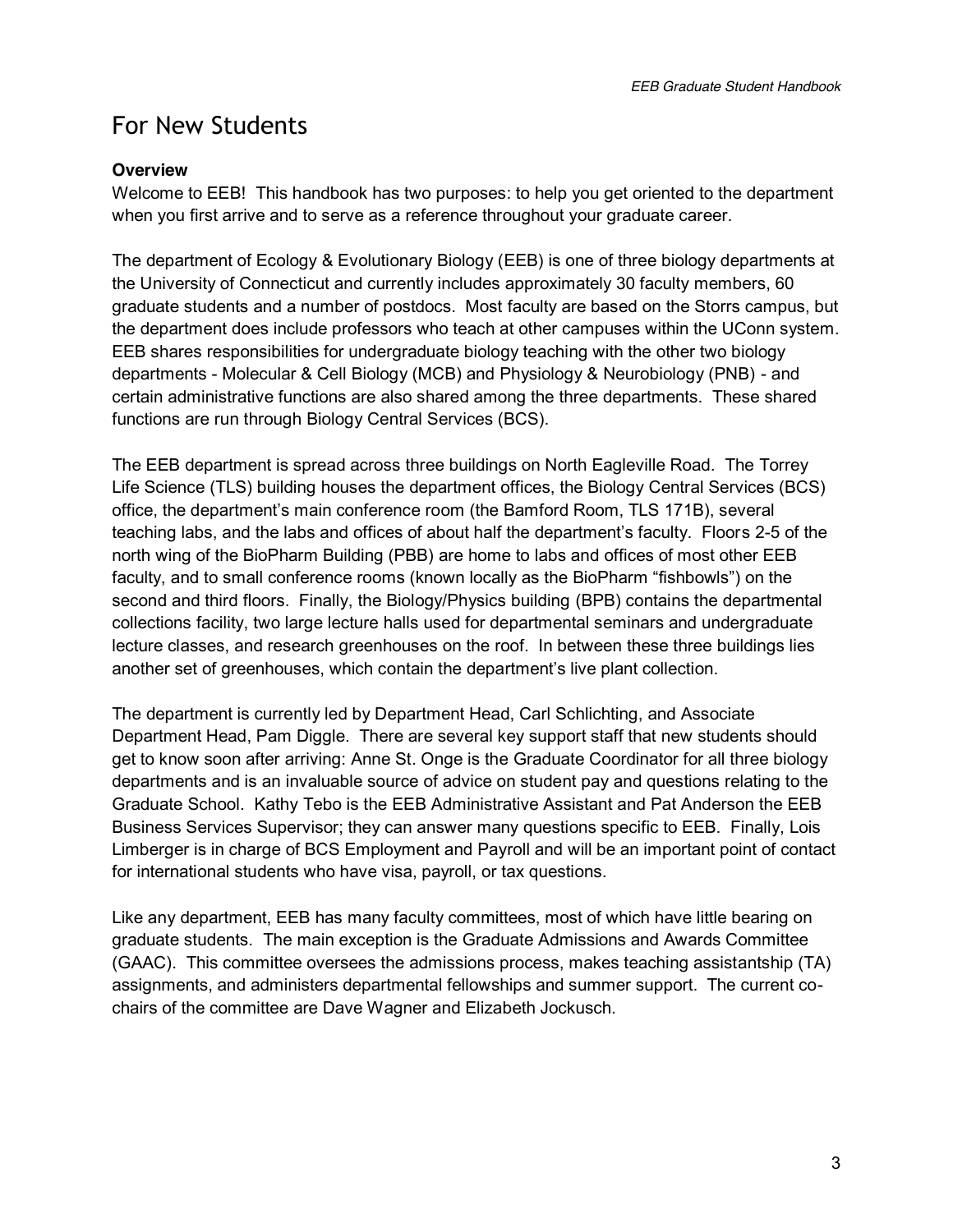#### <span id="page-4-0"></span>**Information that's helpful to know before you arrive**

You should plan to arrive in Storrs at least a week before the semester begins, to complete the graduate student orientation and generally get situated before classes start.

There is now a graduate school-wide [orientation program](http://grad.uconn.edu/newstudents/#orientation/) with special sessions for international students, teaching assistants (TAs), and new graduate students in general, with different sessions focusing on things like health insurance, the writing center, professional preparation, etc. The sessions aimed at TAs are mandatory for students to complete before they start teaching. If you are supported on a research assistantship (RA), or in some other way, you may delay taking this orientation.

If you have questions, Anne St. Onge, Kathy Tebo, and your advisor are a good place to start, depending on the kind of question. New lab mates or other graduate students are also happy to help.

TA assignments will be sent by email about a month before the semester begins. We strongly encourage you to get in touch with the course or lab instructor once you know your assignment. Procedures for assigning specific sections in courses with multiple TAs vary; watch for an email from the course instructor requesting your schedule information and preferences.

It is important to register for at least the required number of class credits (6 for students on a TA/RA; 9 for students on fellowship) before the first day of classes—this will ensure that your tuition waiver gets applied and that you receive a copy of your fee bill before it is due. Your advisor will have some ideas about what courses might be good for you. Note that these 6 or 9 credits include your "research credits". Students are recommended to register for GRAD 5950 (Master's) or GRAD 6950 (Doctoral) rather than EEB 5859. Register for the section that corresponds to the number of credits you need (e.g., section 02 for two credits). Also note that you are not supposed to register for more than 6 research credits without special permission. More detailed information on registering is included below under 'how to register and pay your bill'.

UConn and the Department will use your official UConn email to communicate with you—so start using that account as soon as you can.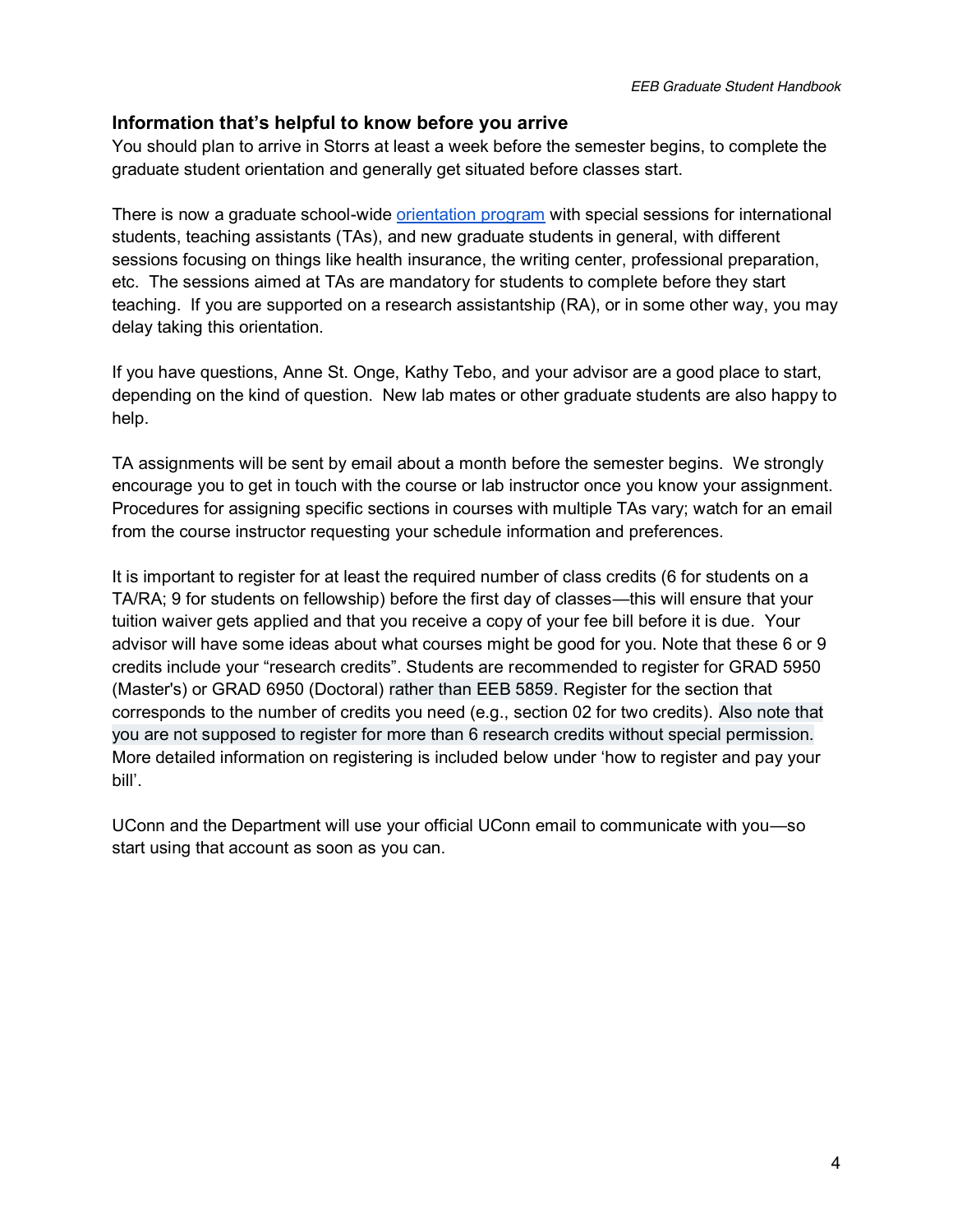#### <span id="page-5-0"></span>**Additional Information for INTERNATIONAL STUDENTS**

The [International Student and Scholar Services Office](http://isss.uconn.edu/) is your primary source of help and information. You should call or email this office for any questions or help that involve your status as a foreign student. It is also a good idea to talk to other international students here or in other departments, so that they can provide guidance about what you may need, or not need, to insure you don't run into any unexpected problems. Money, visas, taxes, special funding, etc. are all things that other more experienced students are apt to have already dealt with. It is also important to make sure you have all the required vaccinations before you arrive - the required information can be obtained through [Student Health Services.](http://www.shs.uconn.edu/)

If you will be a teaching assistant, there is a multi-day workshop for new international graduate students scheduled for August. For more information see the [ITAP](http://www.itap.uconn.edu/) web site. Students who do not have English as a first language will have to take a proficiency exam.

As you will be earning money in the United States, you will have to pay taxes both to the Internal Revenue Service (IRS) of the U.S. government and to the state of Connecticut. These taxes are taken out of your pay every pay period and you have to file income tax forms by April 15 every year. If you are paying U.S. taxes for the first time, get started early on the forms. The International Student Office arranges tax workshops, but it is up to you to find out when they are and to attend if you desire assistance. These sessions are very useful, and will make your life much easier.

If you are interested in renting an apartment near campus, it is a good idea to email a current graduate student, who can send an email out to the departmental listserv. There are often other students who are looking for housemates. Popular places to stay are in Storrs itself, elsewhere in Mansfield, or in the town of Willimantic, which is a few miles away.

Other information about how to navigate being a student in a new country and advice on such as how to obtain a Social Security number, set up a bank account, get a driver's licence, buy a car, etc. can often be obtained by talking with other graduate students (e.g., the EEB graduate student association maintains an online document providing salient advice to other graduate students).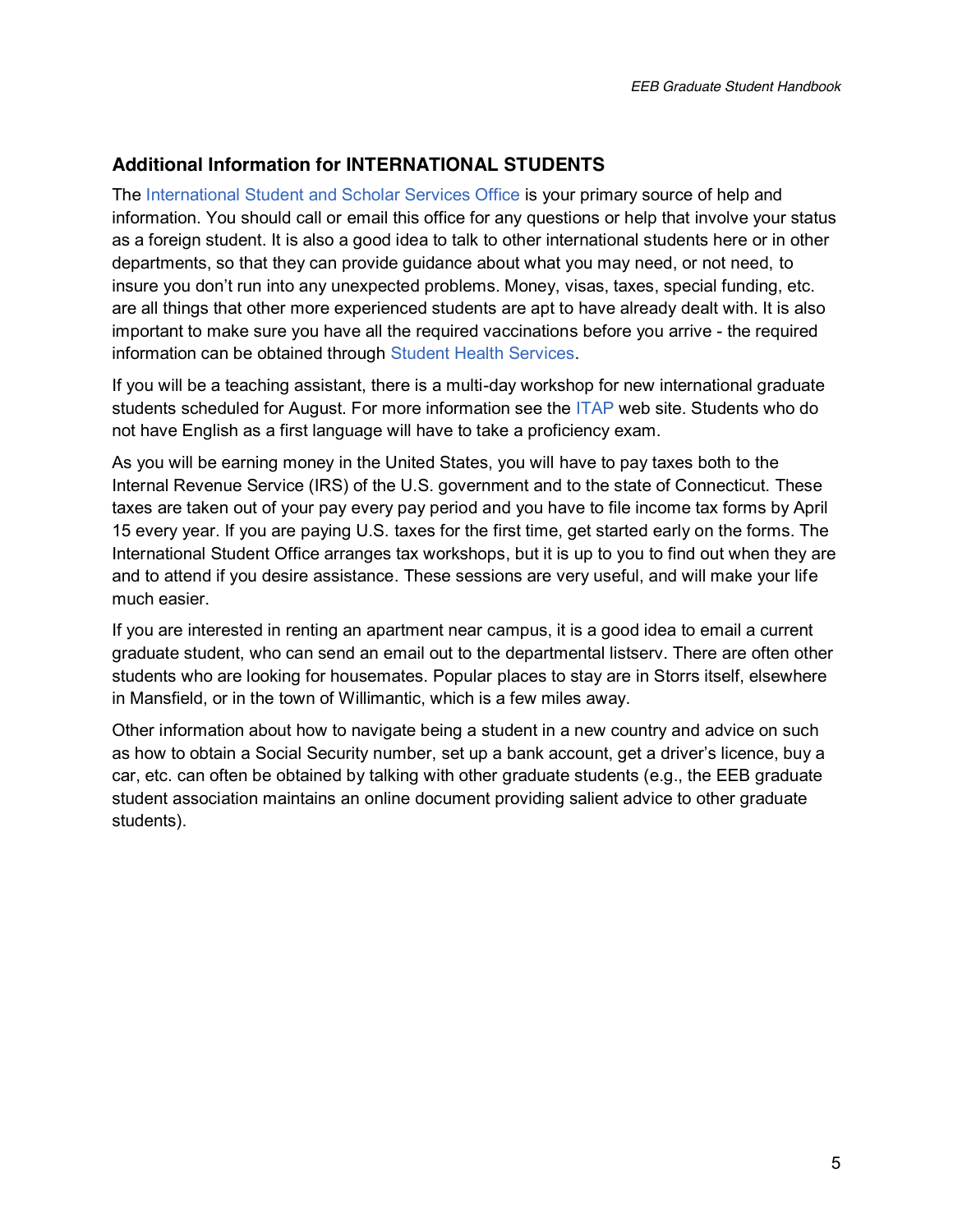# <span id="page-6-0"></span>**EEB Graduate Programs**

The department sponsors four graduate degree programs:

- PhD in Ecology and Evolutionary Biology
- MS in Ecology and Evolutionary Biology (plan A, thesis-based)
- MS in Ecology and Evolutionary Biology (plan B, coursework based)
- MS in Biodiversity and Conservation Biology (plan B, includes internship and research components; usually pursued as an integrated BS/MS)

The dates for completing benchmarks for each program are summarized in the following table (values are semesters), and discussed in detail below. Each of the key benchmarks included in the table should be completed by the end of the named semester after matriculation (- e.g., '3rd' means by the end of your 3rd semester in EEB). All students also should plan to meet with their full advisory committee at least annually.

|                            | PhD  | MS (Plan A)     | MS (Plan B, | BS/MS (Plan      |
|----------------------------|------|-----------------|-------------|------------------|
|                            |      |                 | EEB)        | B, Biodiversity) |
| Form provisional committee | 1st  | 1st             | <b>NA</b>   | ΝA               |
| Formalize committee        | 3rd  | 2 <sub>nd</sub> | 1st         | 1st              |
| Plan of Study              | 3rd  | 2 <sub>nd</sub> | 1st         | 1st              |
| General Exam               | 4th  | N/A             | N/A         | N/A              |
| Prospectus                 | 5th  | N/A             | N/A         | N/A              |
| Defense/Final examination  | 10th | 4th             | 4th         | 4th              |

 $N/A$  = not applicable

Students will complete the following requirements and meet each benchmark by the stated times. Exceptions will be allowed as detailed in the program descriptions below; in addition, any leave of absence approved by the Graduate School stops the clock on all items for the duration of the absence. Students also are responsible for ensuring that all Graduate School requirements are met; should discrepancies arise between this document and the graduate catalog then the latter takes precedent. Any such discrepancies should be reported to the Graduate Admissions and Awards Committee (GAAC) so that this document can be updated.

A major goal for any student conducting research is to make important scientific discoveries. These discoveries will only be known to the scientific community at large if you publish your results in scientific peer-reviewed journals. Published research is also a key metric by which researchers are judged throughout their careers. So, from the minute you walk in the door, start thinking about ways to publish your work and to start generating publications early, rather than stockpiling results and writing everything up in your last year. Developing a strategy that leads to publications throughout your graduate career will make the writing of your thesis or dissertation much easier and will also make you more competitive for jobs once you are done.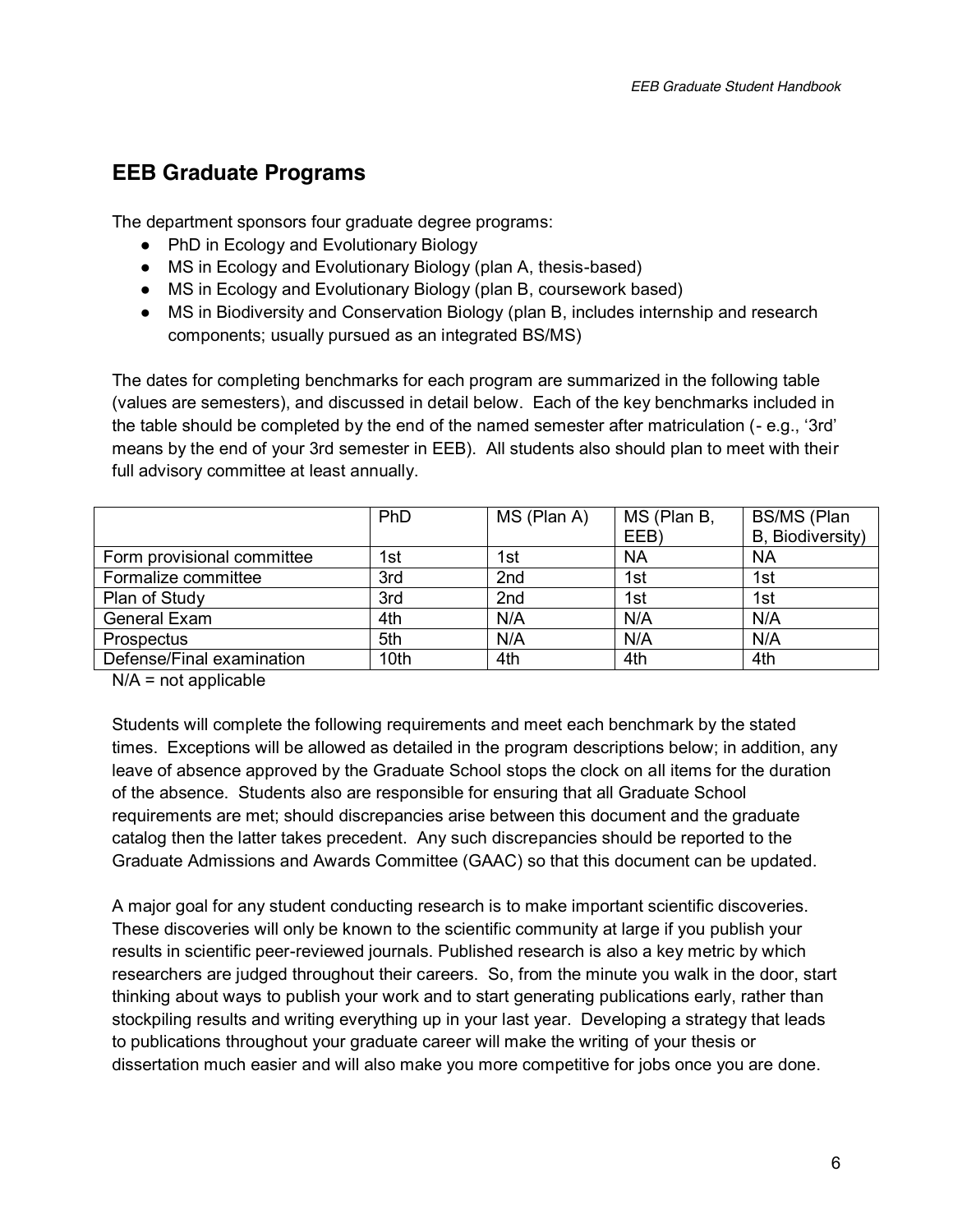# <span id="page-7-0"></span>**PhD Program: Departmental Expectations and Requirements**

#### <span id="page-7-1"></span>**SKILLS**

By the time they complete their degree, EEB PhD students should be able to:

1. Develop novel research questions and place their significance in the context of the biological sciences.

2. Design and successfully implement a research plan that addresses their research questions, demonstrating mastery of experimental design, quality control, troubleshooting, data management and organizational skills.

3. Write grant proposals, know the primary funding sources for research in EEB, understand how grants are managed, and be able to develop a research budget.

4. Present their research to peers via talks, posters, and in the form of scientific publications.

5. Understand the publication process, including journal selection, paper submission, and how to conduct peer review.

6. Communicate their research beyond their peers to a broader public.

7. Articulate the broader impacts of their research program.

8. Understand and abide by the legal and ethical expectations placed on scientists.

9. Teach undergraduate students within the field of EEB.

10. Although EEB does not have a foreign language or related areas requirement, student committees may have this requirement for particular students. For example, a language requirement might be applied to a student working in a foreign country.

#### <span id="page-7-2"></span>**KNOWLEDGE**

By the time they complete their degree, EEB PhD students should:

1. Know the fundamentals of ecology, evolutionary biology, and systematics.

2. Have an understanding of the general biology of a broad range of organisms.

3. Know the history of research within their sub-discipline, as determined by the student's committee.

4. Have quantitative skills appropriate to their sub-discipline, as determined by the student's committee.

5. Have depth and breadth of knowledge appropriate to their sub-discipline, as determined by the student's committee.

#### <span id="page-7-3"></span>**TIMELINE AND KEY MILESTONES**

#### **1. Form a provisional committee of at least 3 faculty members, including the major advisor, before the start of the second semester.**

Each student is required to form an advisory committee that will guide them through their degree. Membership of the committee should be determined in consultation with your major adviser. Committee members must be members of the graduate faculty at UConn. If one of your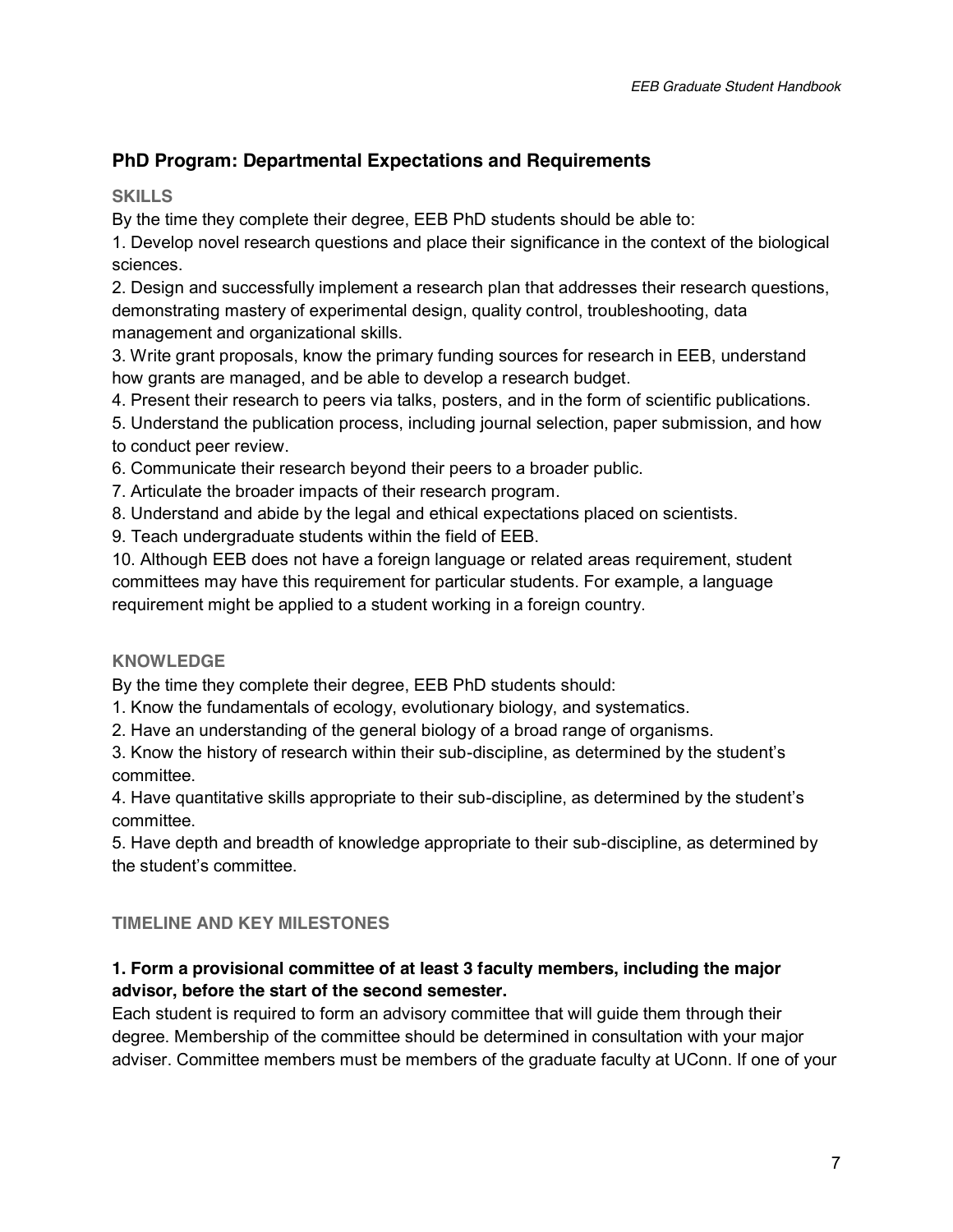proposed committee members is not at UConn, they can be added to the Graduate Faculty by submitting a form available on the Graduate School web site.

The role of this committee is solely to guide the student's initial course selection and to help them begin planning their research. Committee members may be added or removed at any time, and changes are especially encouraged when they accommodate changes in research direction. Provisional committee members do not need to be on the student's final dissertation committee.

#### **2. Finalize committee membership and submit a plan of study to the Graduate School before the end of the third semester.**

After committee membership has been formalized, subsequent changes in membership remain possible and are encouraged when they will help the student meet their research goals. Similarly, changes to the plan of study are encouraged when they will improve the student's ability to conduct their planned research. Changes at this stage will require the approval of appropriate paperwork through the Graduate School.

Each student is required to submit a plan of study to the Graduate School. The plan of study should identify any courses that the department or the student's committee requires the student to take in order to complete their degree. The student should consult the graduate catalog to ensure that the plan is compliant with Graduate School requirements.

#### **3. Meet with their committee at least annually.**

The student should meet with their provisional committee before the start of their second semester to initiate discussions about their research directions and plan of study. Thereafter, they should meet annually to update their committee on their progress and to discuss future plans.

#### **4. Take their general exam before the end of the fourth semester.**

All students must complete an oral general exam. The purpose of this exam is to assess a student's understanding of the fundamentals of their field and the general information necessary to complete their graduate training and dissertation research, as determined by the five members of their examination committee. The exam committee is charged with using the exam to help the student to identify areas of strength and any remaining areas of weakness. Wideranging weaknesses will result in failure, but the committee has the option of addressing less serious/more narrowly-defined weaknesses by requiring the student to undertake additional study (e.g., classes, committee-defined assignments, etc.) and/or a follow-up exam in a format that they consider appropriate.

Each student should consult with their committee members well in advance of the exam (at least 3-6 months) for advice on how to prepare, in order to make the exam a productive exercise. The departmental norm for the oral exam is to begin with the student giving a short (maximum of 15 min) overview of their research interests. An initial round of questioning focused on the presentation should also be short. This round of questions should be followed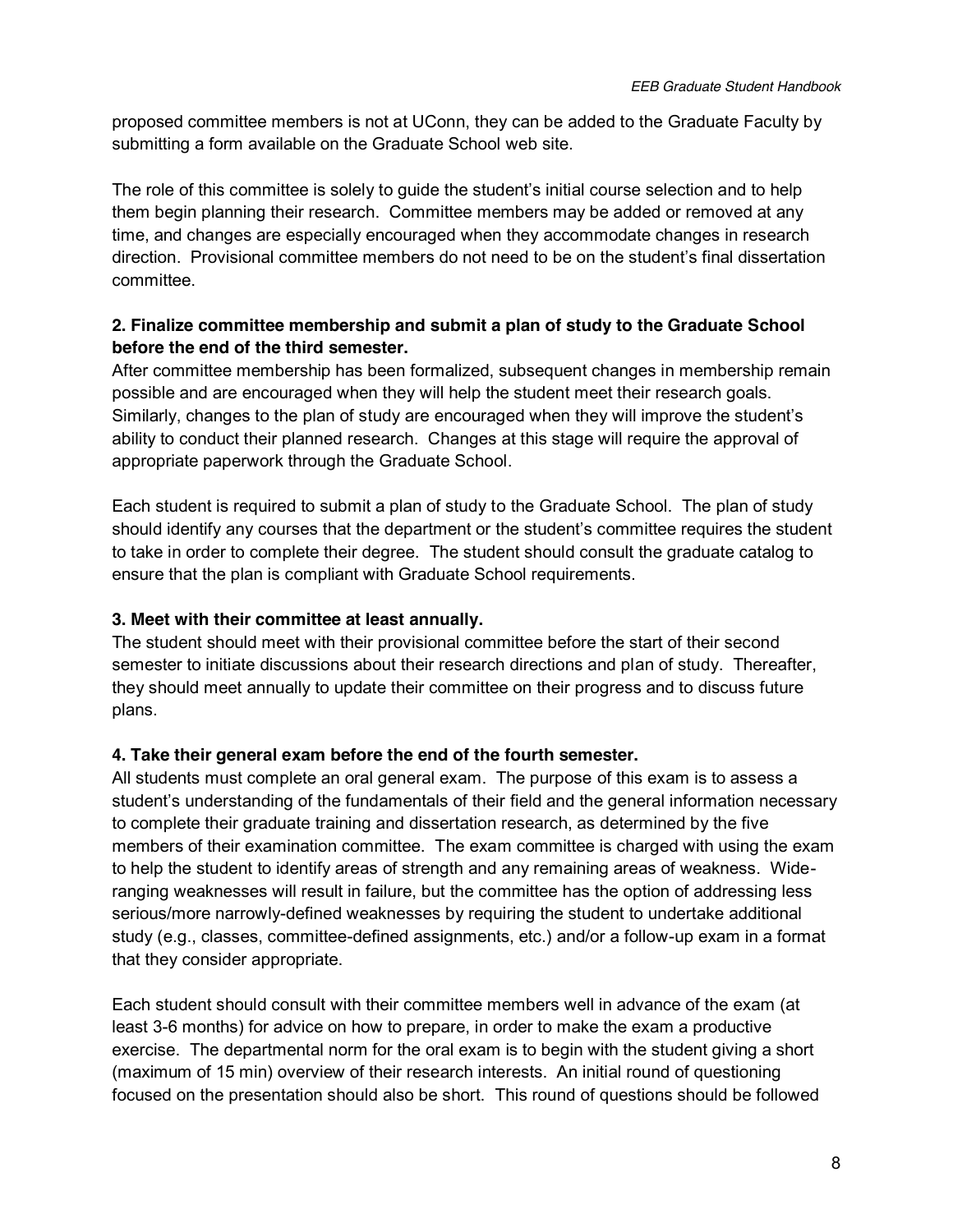by more general questions from each committee member in turn. Exams should not last longer than 3 hours.

A student may request a one semester extension of the general exam deadline, which can be granted by their committee. For extensions beyond the fifth semester, a student must apply to the GAAC, which will consult with the student's committee in deciding whether to approve the request. Except in cases of emergency, requests for extensions should be submitted by the beginning of the semester in which the exam should be taken. Students should note that unapproved extensions may affect continued departmental funding of the student (e.g., TA support, eligibility for departmental awards).

#### **5. Defend in a committee meeting and then submit a dissertation proposal before the end of the fifth semester.**

The dissertation proposal should outline the research that the student plans to conduct, place that work in the context of previous work in their field, and demonstrate how the proposed work will contribute new knowledge in their field. It is recommended that the document include an introductory literature review, a description of methods, a time-line, a summary of proposed chapters, and a discussion of the work's significance. The proposal should be no more than 10 pages long (excluding references).

Once individual committee members have approved a proposal, the student should arrange a meeting at which the proposed work is presented to the committee and to two outside reviewers (these need not be EEB faculty, but must be approved by the department head). The intent of this meeting is to allow the student to benefit from the synergistic discussions that often emerge from committee members hearing each other's questions and suggestions. Faculty participation via video conference is acceptable, and external reviewers are encouraged. The meeting should begin with the student giving a ~30 min presentation of their research plans, which will be followed by discussion. The prospectus should be distributed at least a week before the meeting date. If two non-committee members are unable to participate in the proposal review, then the proposal must be sent out for additional review in order to meet Graduate School rules. Students should consult the graduate catalog in order to ensure that they meet all Graduate School requirements for the proposal submission.

A student may request a one semester extension of the proposal deadline, which can be granted by their committee. For extensions beyond the sixth semester a student must apply to the GAAC, which will consult with the student's committee in deciding whether to approve the request. Except in cases of emergency, requests for extensions should be submitted by the beginning of the semester in which the proposal is due. Students should note that unapproved extensions may affect continued departmental funding of the student (e.g., TA support, eligibility for departmental awards).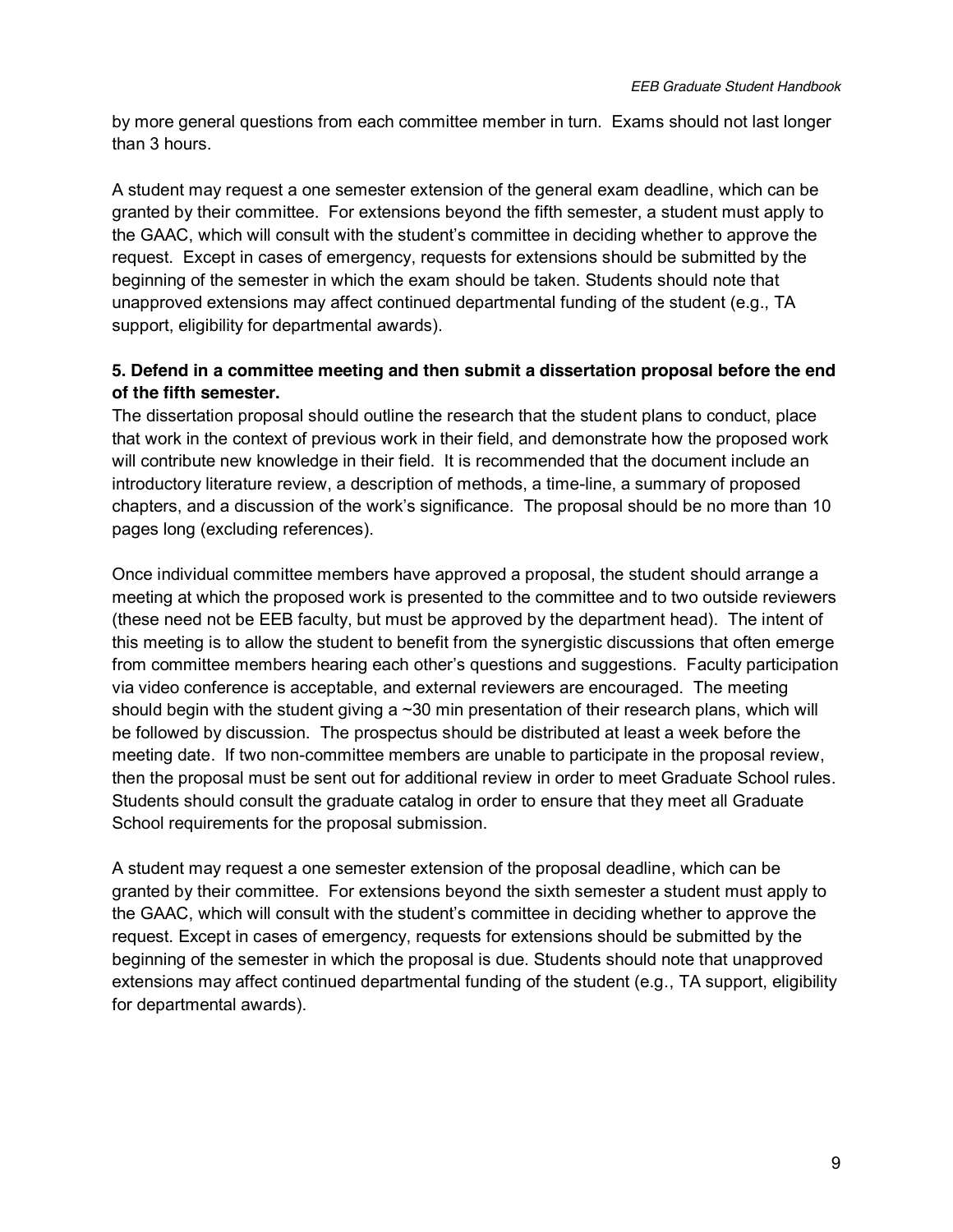#### **6. Distribute complete draft dissertation chapters to committee at least three weeks prior to defense exam.**

In order to receive helpful feedback from the advisory committee it is important for a student to consult with them throughout the writing period. Once the student has a final draft of the dissertation, they should distribute it to all committee members and anyone else who will participate in the examination (closed door) portion of the defense.

#### **7. File Dissertation Tentative Approval Page with Graduate School and announce the oral portion of your defense via the University Events Calendar at least two weeks prior to defense exam.**

These two items are university-wide requirements. Be sure to review the Graduate School web site for details on how to do these things and for any other dissertation-related requirements imposed by the university. Note that the Approval Page indicates that your committee has tentatively approved the dissertation, which is why it is essential that they receive a complete draft at least 3 weeks before the defense exam (see above).

#### **8. Complete defense (recommended: before the end of the tenth semester).**

Departmental support for students is guaranteed for up to 5 years from the date of matriculation, subject to the continued availability of funds, satisfactory performance as a graduate assistant, and satisfactory progress towards degree completion. Students should, therefore, plan to complete their dissertation defense/examination within this time frame. Requests for support beyond the 10<sup>th</sup> semester after matriculation should be submitted to the GAAC, along with a written statement of the student's progress, details of work that remains, and a timeline for completion. The GAAC will consult with the student's committee in deciding whether to extend support. An initial extension can be granted for up to a year; thereafter extensions will be granted only after additional review and on a semester-by-semester basis.

The defense presentation should be scheduled for a 60 min period in which the student gives a talk and takes questions from a general audience. This presentation will be followed by a closed door session with at least 5 faculty in attendance (i.e., the student's committee plus additional faculty if the committee has fewer than 5 members). The defense must take place at least two weeks prior to the end of the semester in which the student plans to graduate.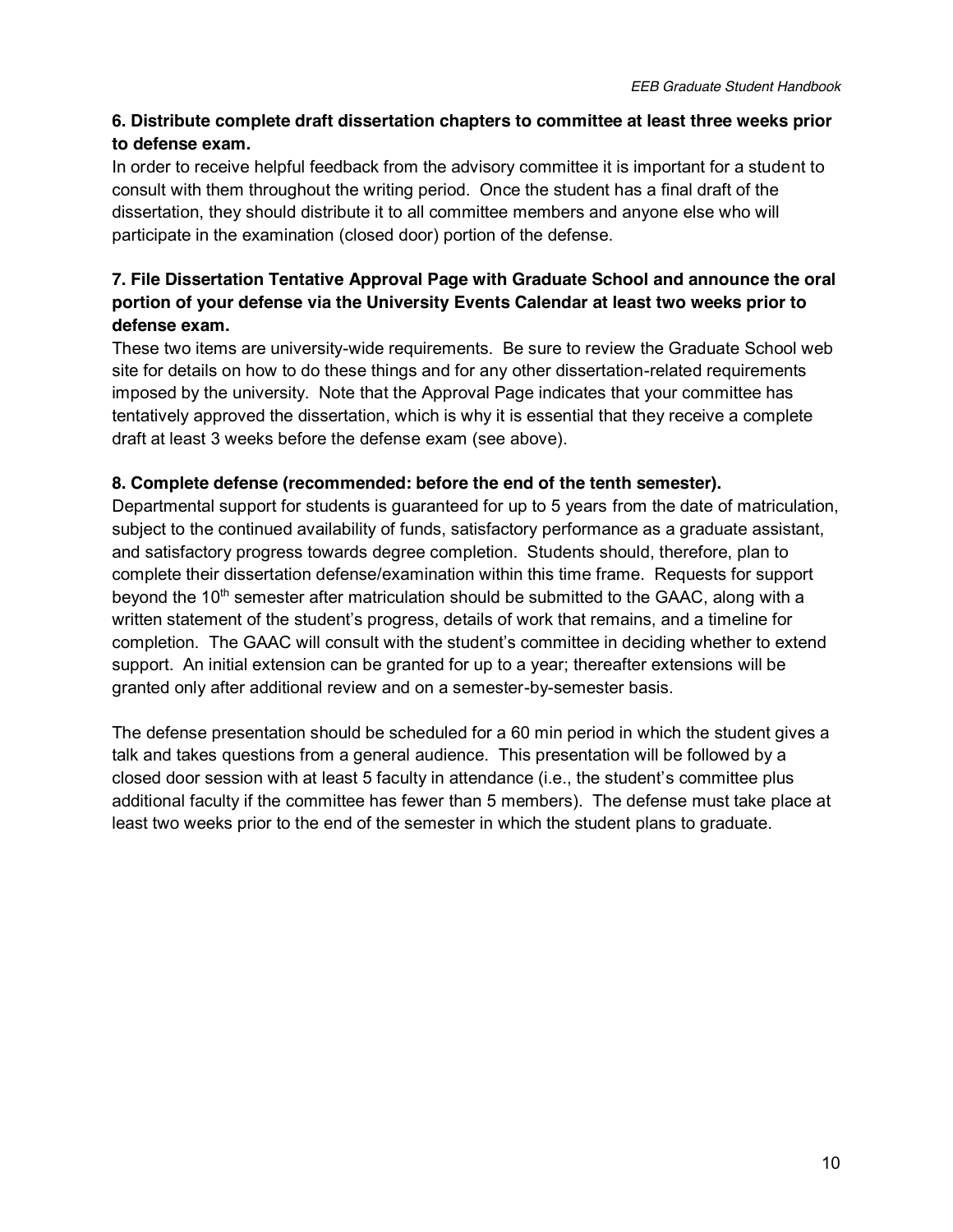# <span id="page-11-0"></span>**MS Program (Plan A, thesis-based): Departmental Expectations and Requirements**

#### <span id="page-11-1"></span>**SKILLS**

By the time they complete their degree, EEB MS students should be able to:

1. Successfully implement a research plan that addresses a research question, demonstrating mastery of experimental design, quality control, troubleshooting, data management and organizational skills.

2. Place the significance of their research in the context of the biological sciences.

3. Be familiar with the primary funding sources for research in EEB, understand how grants are managed, and be able to develop a research budget.

4. Present their research to peers via talks, posters, and in the form of scientific publications.

5. Understand the publication process, including journal selection, paper submission, and the role of peer review.

6. Communicate their research beyond their peers to a broader public.

- 7. Articulate the broader impacts of their research program.
- 8. Understand and abide by the legal and ethical expectations placed on scientists.
- 9. Teach undergraduate students within the field of EEB.

#### <span id="page-11-2"></span>**KNOWLEDGE**

By the time they complete their degree, EEB MS students should:

- 1. Know the fundamentals of ecology and evolutionary biology.
- 2. Have an understanding of the general biology of a broad range of organisms.

3. Know the history of research within their sub-discipline, as determined by the student's committee.

4. Have quantitative skills appropriate to their sub-discipline, as determined by the student's committee.

5. Have depth and breadth of knowledge appropriate to their sub-discipline, as determined by the student's committee.

#### <span id="page-11-3"></span>**TIMELINE AND KEY MILESTONES**

#### **1. Form a provisional committee of at least 3 faculty members, including the major advisor, before the start of the second semester.**

Each student is required to form an advisory committee that will guide them through their degree. Membership of the committee should be determined in consultation with your major adviser. Committee members must be members of the graduate faculty at UConn. If one of your proposed committee members is not at UConn, they can be added to the Graduate Faculty by submitting a form available on the Graduate School web site.

The role of this committee is solely to guide the student's initial course selection and to help them begin planning their research. Committee members may be changed at any time, and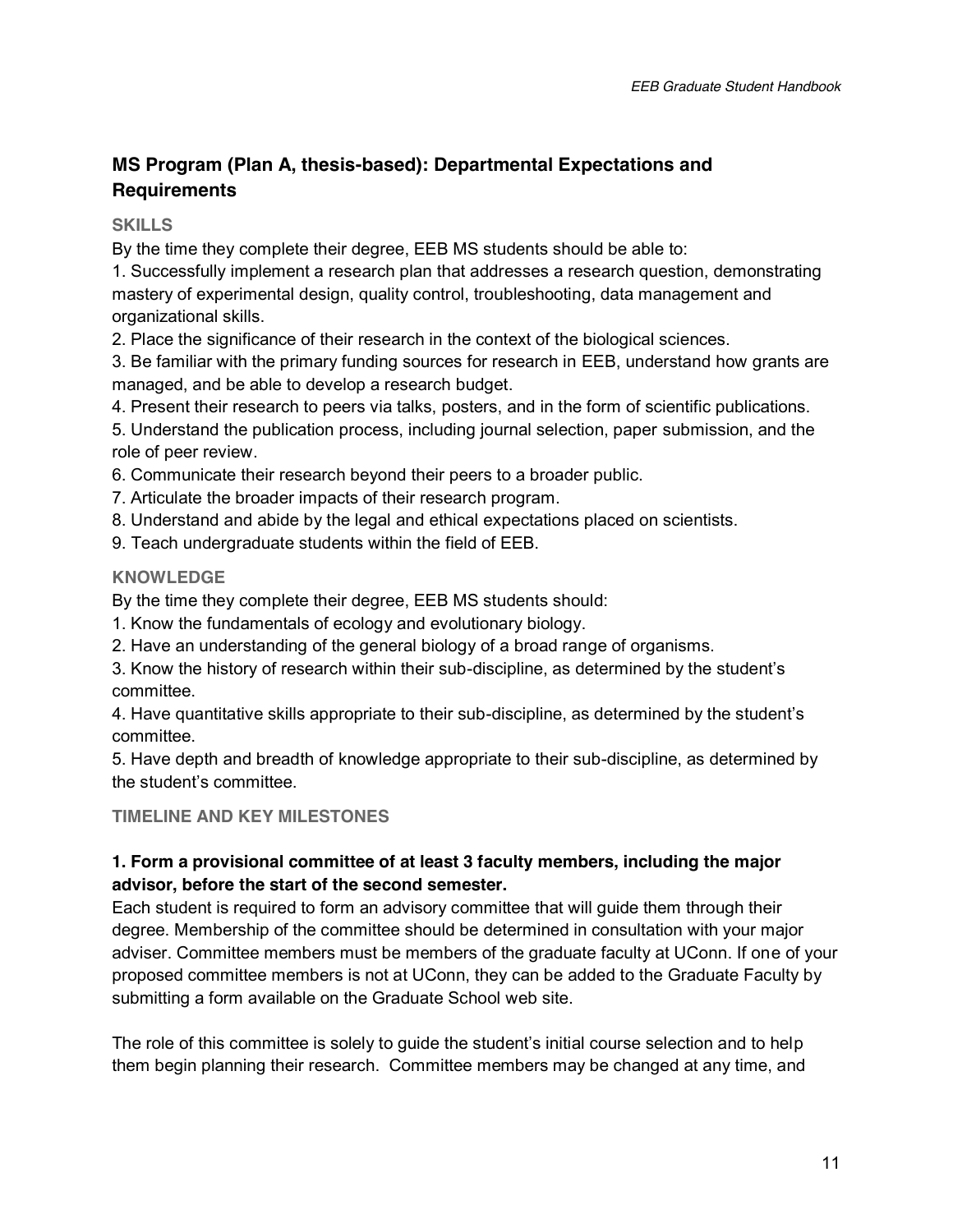changes are especially encouraged when they accommodate changes in research direction. Provisional committee members do not need to be on the student's final thesis committee.

#### **2. Finalize committee membership and submit a plan of study to the Graduate School before the end of the second semester.**

After committee membership has been formalized, subsequent changes in membership remain possible and are encouraged when they will help the student meet their research goals. Similarly, changes to the plan of study are encouraged when they will improve the student's ability to conduct their planned research. Changes at this stage will require the approval of appropriate paperwork through the Graduate School.

Each student is required to submit a plan of study to the Graduate School. The plan of study should identify any courses that the department or the student's committee requires the student to take in order to complete their degree. The student should consult the graduate catalog to ensure that the plan is compliant with Graduate School requirements.

#### **3. Meet with their committee at least annually.**

The student should meet with their provisional committee before the start of their second semester to initiate discussions about their research directions and plan of study. Thereafter, they should meet at least annually to update their committee on their progress and to discuss future plans.

#### **4. Distribute complete draft thesis chapters to committee at least two weeks prior to defense exam.**

In order to receive helpful feedback from the advisory committee it is important for a student to consult with them throughout the writing period. Once the student has a final draft of the thesis, they should distribute it to all committee members so that they have ample time to review it prior to the defense.

#### **5. Complete thesis (recommended: before the end of the fourth semester).**

Departmental support for students is guaranteed for up to 2 years from the date of matriculation, subject to the continued availability of funds, satisfactory performance as a graduate assistant, and satisfactory progress towards degree completion. Students should, therefore, plan to complete their thesis, present their thesis research to the department, and take their final examination within this time frame. Requests for support beyond the  $4<sup>th</sup>$  semester after matriculation should be submitted to the GAAC, along with a statement of the student's progress, details of work that remains, and a timeline for completion. The GAAC will consult with the student's committee in deciding whether to extend support. All extensions will be granted only after review and on a semester-by-semester basis.

The defense presentation should be scheduled for a 60 min period in which the student gives a talk and takes questions from a general audience. This presentation will be followed by a closed door session with the student's committee. The defense must take place at least two weeks prior to the end of the semester in which the student plans to graduate.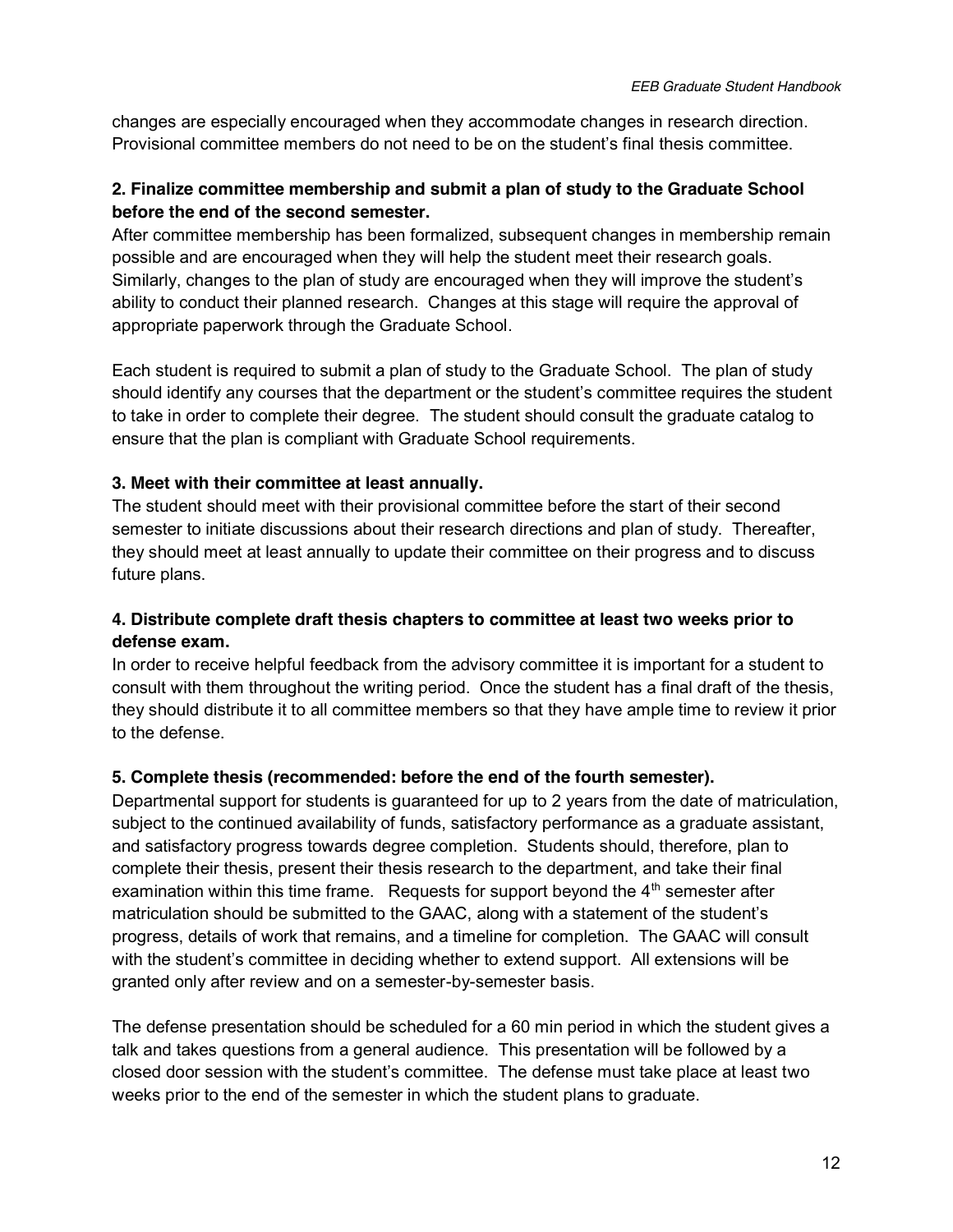#### <span id="page-13-0"></span>**MS Program (Plan B, coursework): Departmental Expectations and Requirements**

Plan B MS degrees are uncommon in EEB and there are no specific departmental requirements beyond those set by the Graduate School. A minimum of 24 course credits is required. Students should consult with their graduate committee as early as possible to develop a plan of study.

#### <span id="page-13-1"></span>**TIMELINE AND KEY MILESTONES**

**1. Form a committee of at least 3 faculty members, including the major advisor and submit a plan of study to the Graduate School before the start of the second semester.** Each student is required to form an advisory committee that will guide them through their degree. Membership of the committee should be determined in consultation with your major adviser. Committee members must be members of the graduate faculty at UConn. If one of your proposed committee members is not at UConn, they can be added to the Graduate Faculty by submitting a form available on the Graduate School web site.

Each student is required to submit a plan of study to the Graduate School. The plan of study should identify any courses that the student's committee requires the student to take in order to complete their degree. The student should consult the graduate catalog to ensure that the plan is compliant with Graduate School requirements.

After committee membership has been formalized, subsequent changes in membership remain possible and are encouraged when they will help the student meet their goals. Similarly, changes to the plan of study are encouraged when they will improve the student's ability to obtain suitable training to meet their career goals. Changes at this stage will require the approval of appropriate paperwork through the Graduate School.

#### **2. Meet with their committee at least annually.**

The student should meet with their provisional committee before the start of their second semester to develop a plan of study. Thereafter, they should meet at least annually to update their committee on their progress and to discuss future plans.

#### **3. Successfully complete a final oral exam.**

Early in their fourth semester, the student should schedule a final exam with members of their graduate committee. The exact format and content of the exam will be set by the committee and the student should seek advice from their advisor about how to prepare. Exams typically last 1-2 hours and focus largely on material covered during the student's coursework.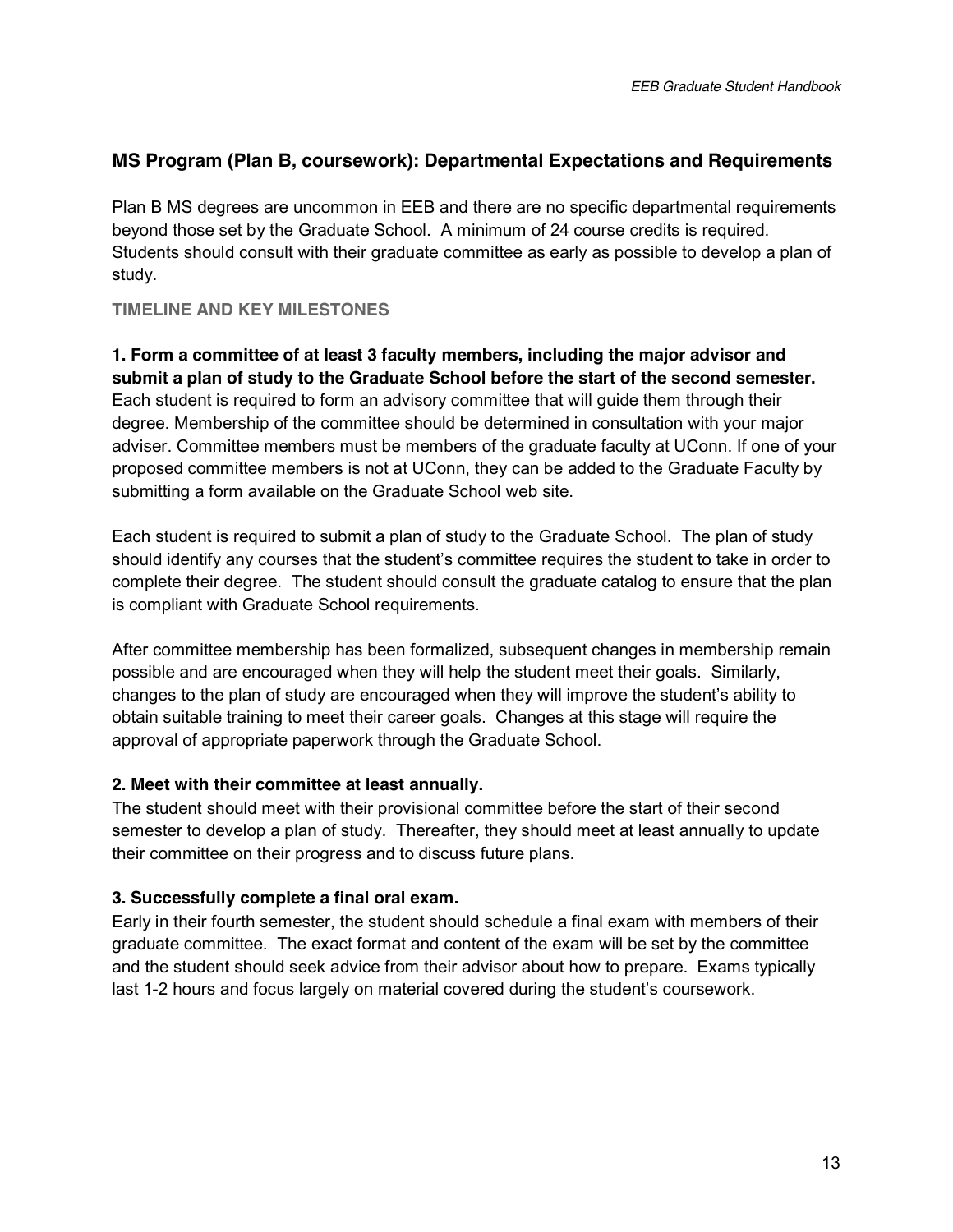# <span id="page-14-0"></span>**BS/MS Program in Biodiversity and Conservation Biology: Departmental Expectations and Requirements**

The BS/MS program was designed to allow UConn undergraduates to obtain a joint BS/MS degree through an integrated 5-year plan of study. The program was designed to prepare students for careers that require the application of knowledge about biodiversity and conservation biology in a wide variety of vocational settings. Coursework requirements are detailed and combine education in ecology, evolution, systematics, and natural history, with relevant training in additional topics (e.g., public policy, economics, ethics, GIS). Students who already hold a BS degree, from UConn or elsewhere, can also enter the program to get just the non-thesis (Plan B) MS degree. This handbook covers only requirements for the MS portion of the joint BS/MS program in Biodiversity and Conservation Biology; for additional details, see the program web site on the EEB homepage. Note that the BS/MS program is overseen by its own advisory committee, which is separate from the GAAC. The chair of this committee is currently Eric Schultz.

#### <span id="page-14-1"></span>**TIMELINE AND DEGREE REQUIREMENTS**

#### **1. Gain formal admission to the program.**

Students must apply and be granted admission to the Graduate School (see [information on](http://www.eeb.uconn.edu/department/BSMS/BSMS_admissions_policies.htm)  admissions policies on the BS/MS web site) before they can attain the MS degree. At least one semester of enrollment in the program as a graduate student is required to attain the MS degree.

#### **2. Form a committee of at least 3 faculty members, including the major advisor and submit a plan of study to the Graduate School before the start of the second semester.**

Before admittance to the program each student must select a major advisor, who will guide them through their degree. Each student's advisory committee is formed after consultation between the student and the major advisor and includes two associate advisors. The major advisor and at least one associate advisor must be a member of the Graduate Faculty. One Associate Advisor may be chosen from outside the University in accordance with Graduate School procedures.

The student must prepare a plan of study containing the courses he or she will take to gain mastery of the body of knowledge in the field, including the required or core courses, the elective courses, and the related courses. The student's advisory committee must approve the plan of study and copies with original signatures should be given to the Graduate School and the Program Coordinator.

Failure to form an advisory committee or submit a plan of study in a timely fashion will provide grounds for removal from the program.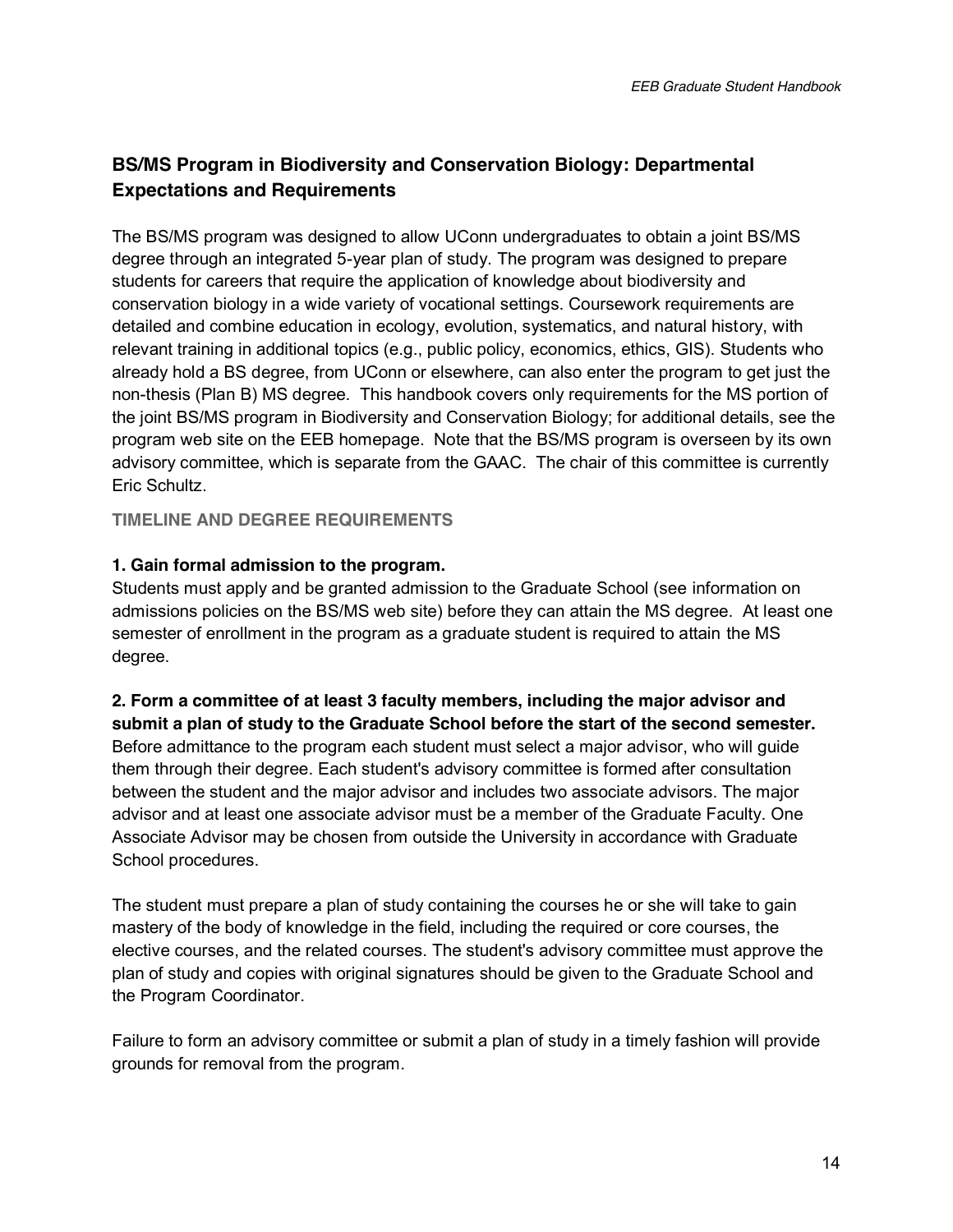#### **3. Complete required coursework**

#### <span id="page-15-0"></span>**I Credit requirements**

27 total credits. These credits will include at least 14 credits of course work, exclusive of the related or supporting area and the required research and internship credits. No course may be used to fulfill requirements of both the BS and the MS degrees.

<span id="page-15-1"></span>**II Course requirements (\*course taught only in alternate years)**

- 1. EEB 5310 Conservation Biology (3 credits)\*
- 2. EEB 5369 Current topics in Biodiversity (1 credit)
- 3. EEB 5370 Current topics in Conservation Biology (1 credit)
- 4. EEB 5301 Population and Community Ecology (3 credits)\*
- 5. EEB 5348 Population Genetics (3 credits) OR EEB 5449 Evolution (3 credits)\*
- 6. EEB 5347 Principles and Methods of Systematic Biology (4 credits) OR one of the following taxonomic diversity courses (NOTE: no more than six credits of coursework below the 5000-level may be used to fulfill graduate requirements):

EEB 3271 Plant Systematics (4 credits) EEB 4200 Biology of Fishes (4 credits) EEB 4243 Insect Classification and Identification (4 credits) EEB 4250 General Entomology (4 credits) EEB 4252 Field Entomology (4 credits) EEB 4260 & 4261 Ornithology & Ornithology lab (4 credits) EEB 4272 The Summer Flora (3 credits) EEB 4274 Introduction to Animal Parasitology (4 credits) EEB 4275 Invertebrate Zoology (4 credits) EEB 5204 Aquatic Plant Biology (4 credits) EEB 5220 Evolution of Green Plants (3 credits) EEB 5240 Biology of Bryophytes and Lichens (4 credits) EEB 5250 Biology of the Algae (4 credits) EEB 5254 Mammalogy (4 credits) EEB 5265 Herpetology (4 credits) EEB 5459 Aquatic Insects (3 credits) EEB 5477 Insect Phylogeny (3 credits)

If a required course cannot be taken for reason(s) beyond control of the student's, a substitute course may be taken with prior permission from the student's advisory committee. Permissions for substitution will be granted only in response to unforeseeable events (e.g., a course is cancelled at short notice), and not in cases of failure to plan ahead.

**Related Area Courses:** Students are required to take at least 6 credits of coursework in the related fields of Environmental Policy or Ethics, Environmental Economics, and Geographic Information Systems (GIS). At least one course from each of two of the three sets of courses listed below must be taken to fulfill this requirement. If students have already taken a course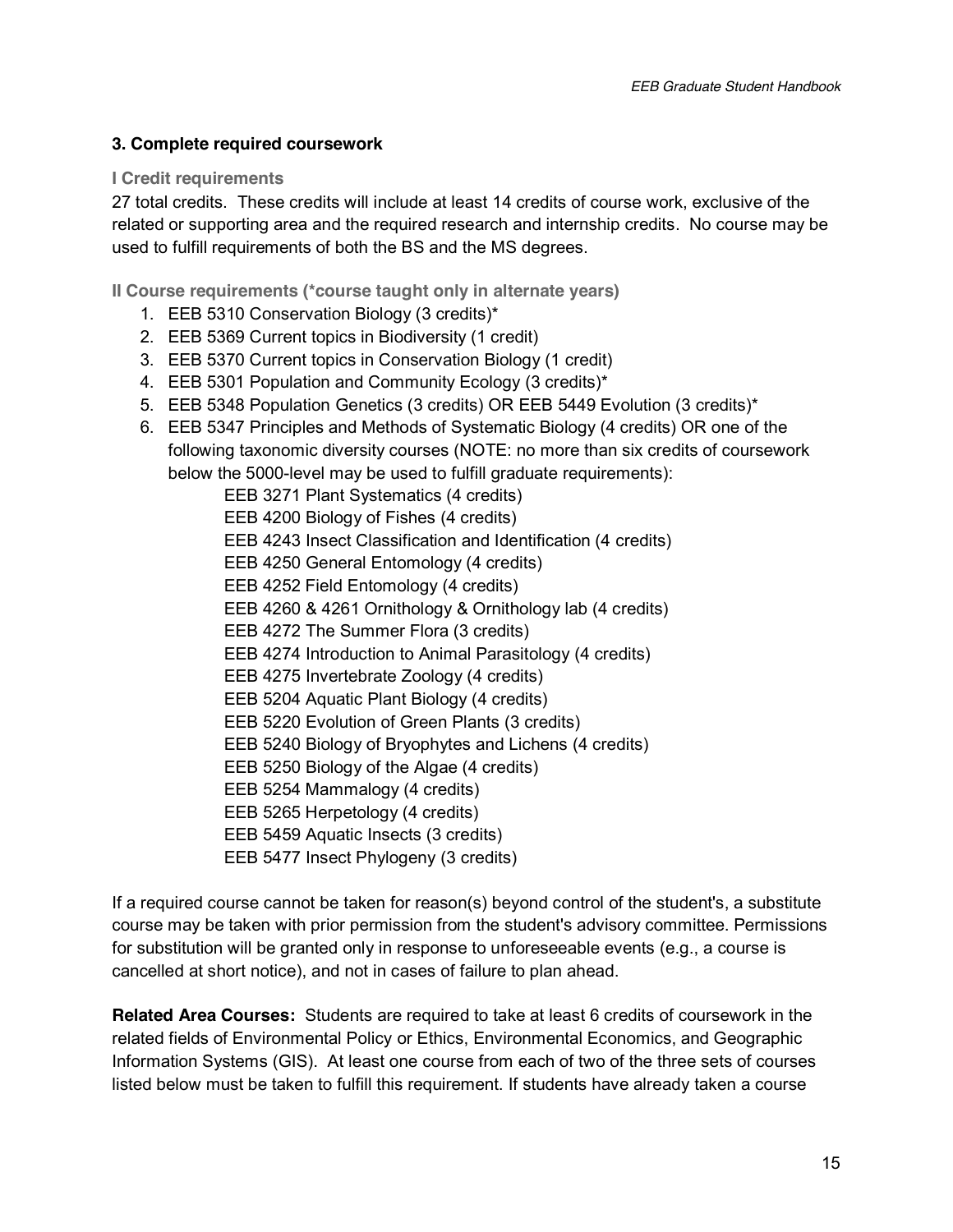from one area as part of their BS, they are encouraged (but not required) to take their MS courses from the other two areas. Students should be aware that some of these courses may require prerequisites.

- 7. One of the following courses in Environmental Policy or Ethics: ARE 3434 Environmental and Resource Policy (3 credits) NRME 3245 Environmental Law (3 credits) PHIL 3216 Environmental Ethics (3 credits) Any other graduate level course (3+ credits) that relates to Environmental Policy and Ethics and that is approved by the student's committee
- 8. One of the following courses in Environmental Economics\*: ARE 4462 Environmental and Resource Economics (3 credits) ARE 4438 Valuing the Environment (3 credits) ARE 5464 Benefit-Cost Analysis and Resource Management (3 credits) Any other graduate level course (3+ credits) that relates to Environmental Economics and that is approved by the student's committee

9. One of the following courses in Geographic Information Systems (GIS): GEOG 4500 Introduction to Geographic Information Systems (4 credits) GEOG 4510 Applications of Geographic Information Systems (4 credits) GEOG 4520 Selected Topics in Geographic Information Systems (2 credits) GEOG 5500 Fundamentals of Geographic Information Systems (var credits) GEOG 5510 Applications Issues in Geographic Information Systems (3 credits) NRME 3535 Introductory Remote Sensing (3 credits) NRME 4535 Advanced Remote Sensing (3 credits) NRME 5325 Geospatial Data Processing Techniques (3 credits) NRME 5575 Natural Resource Applications of Geographic Information Systems (3 credits) Any other graduate level GIS course (3+ credits) that is approved by the student's committee

#### <span id="page-16-0"></span>**III. Research requirement**

The degree requires at least 4 credits of Master's research experience (EEB 5889). Since the BS/MS program is not a Plan A thesis MS, students are not required to develop their own research project and no formal thesis is required. To demonstrate proficiency, students are expected to write a short paper (2 or more pages) summarizing the project they worked on and its broader significance. The paper should cover (a) why the work was conducted, (b) how it was conducted and what the student's role was, (c) what the research revealed, and (d) the significance of the results. The paper should be written as though for a general, but informed, audience (e.g., a likely future employer). The background information and significance section should reference relevant literature. This paper must be approved by the student's committee before the final examination date is set. Students should be able to talk about their research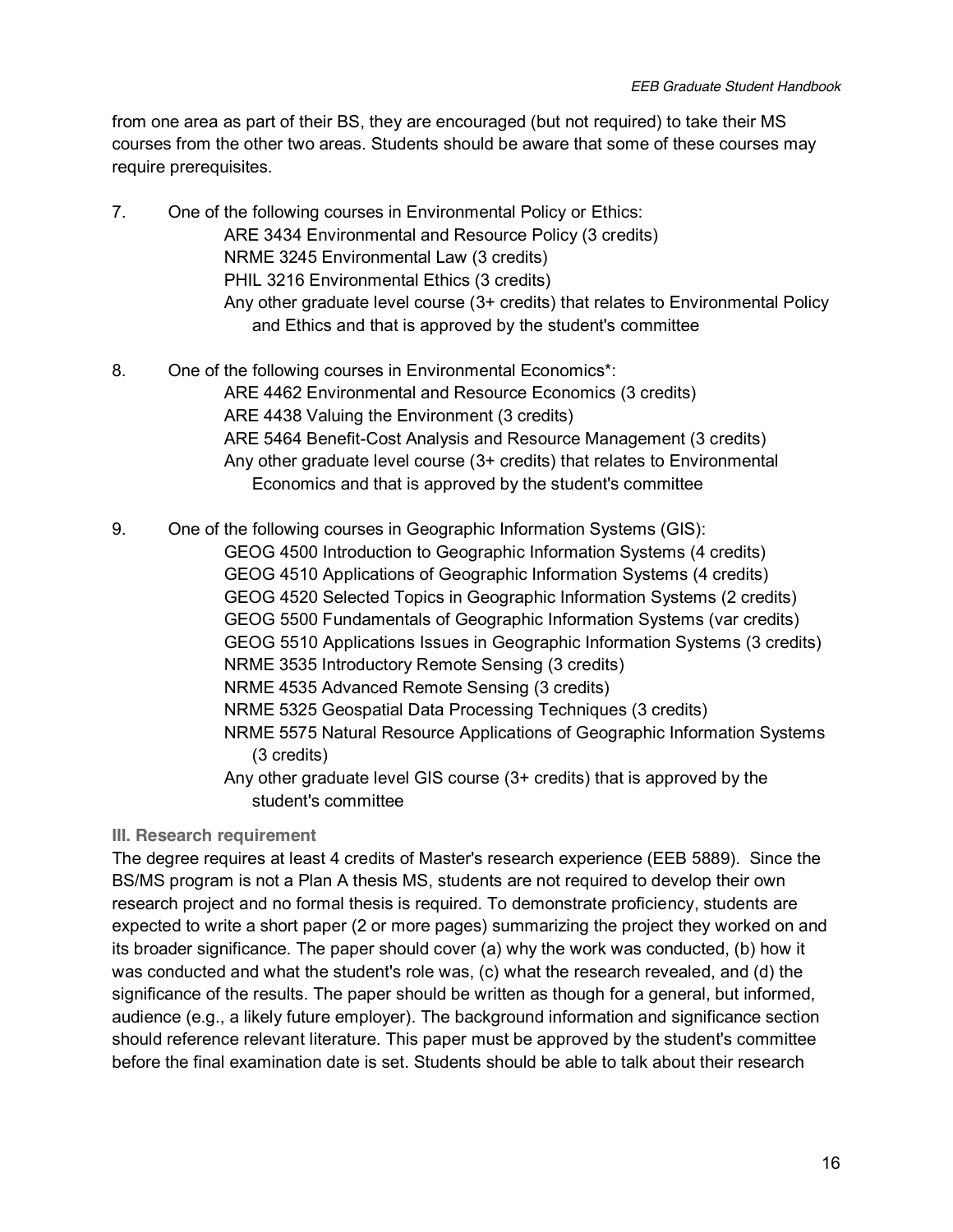experience in an informed way appropriate to an MS student, and be prepared to answer questions about their research experience during their final examination.

Students are encouraged to obtain this research experience off-campus, perhaps in association with the internship component of their degree program. If a student has gained substantial research experience as an undergraduate they may petition their committee to take other graduate level courses, or an additional internship, instead of an additional 4 research credits. "Substantial" research experience means work appropriate to that of a graduate student (e.g., research leading to a substantial undergraduate thesis, a first-authored publication, or equivalent). Students who wish to make this petition are still required to write a short paper summarizing their prior research (following the guidelines described above) and must provide justification for taking the alternative course(s). The decision to accept the petition lies with the student's committee, but copies of the paper and justification should be sent to the Program **Coordinator** 

#### <span id="page-17-0"></span>**IV. Internship**

Students are required to participate in at least one internship, of no less than two months total duration, with an appropriate agency over the course of their degree program. This internship component is designed to provide students with experience in the practical applications of biodiversity and/or conservation. Examples of appropriate host agencies can be found on the BS/MS web site. Students may obtain credit for this internship by registering for EEB 5891; each credit of internship will entail at least 42 hours of work per semester or term. No more than 15 credits of internship work will be counted towards the BS portion of the proposed BS/MS degree.

#### **4. Successfully complete a final oral exam.**

The final examination is taken near the close of the candidate's period of study, no later than one year after the completion of coursework as contained in the Plan of Study. The internship and research requirement must be satisfied before the final examination can be taken. No fewer than three faculty members, including all members of the candidate's advisory committee, participate in the oral examination. At minimum, the final exam will consist of questions based on the student's coursework, research and internship experience, and the application of the acquired knowledge to the student's proposed career. Students should schedule this exam with members of their graduate committee as early as possible in their final semester. The exact format and content of the exam will be set by the committee and the student should seek advice from their advisor about how to prepare. Exams typically last 1-2 hours and focus largely on material covered during the student's coursework, often with questions tailored to the student's proposed career path.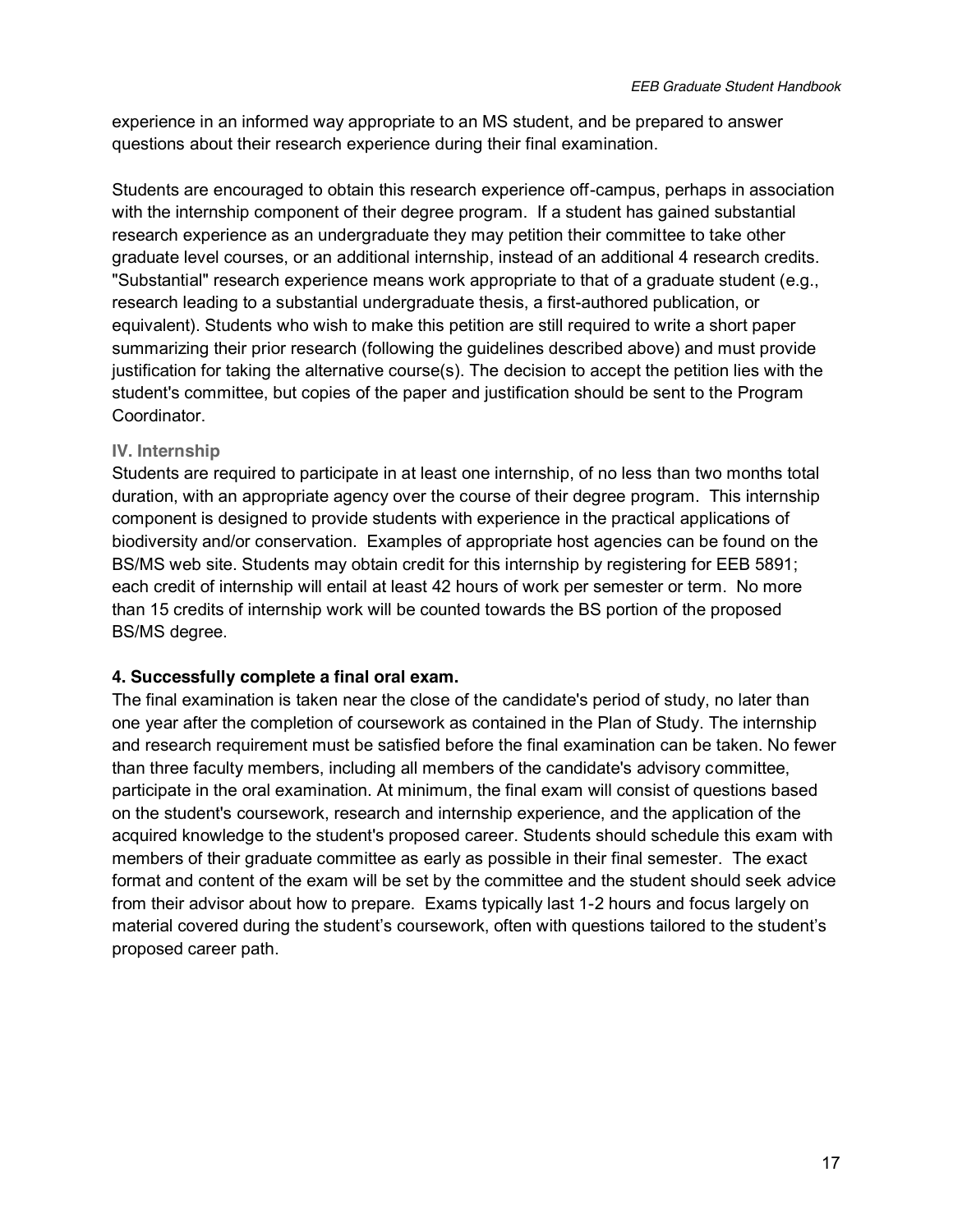# <span id="page-18-0"></span>**Acceptable Progress (for all degree programs)**

The department considers all students who have the support of their advisor and advisory committee, have completed the appropriate benchmarks for their career stage, and are within the timeframe specified for their degree program (including those who have had 1-semester extensions granted by their committees or longer extensions approved by the Graduate Admissions and Awards Committee) to be making satisfactory progress. Your annual committee meeting is a good place to review your academic progress and establish goals for the upcoming year.

# <span id="page-18-1"></span>**Switching Degree Programs**

**Between MS programs:** Students who wish to switch between MS programs must obtain the consent of their committee, notify Kathy Tebo and the Graduate Admissions and Awards Committee, and complete the appropriate paperwork through the graduate school.

**MS to PhD:** Students who complete their MS at UConn and wish to remain for a PhD should apply to the PhD. program on the same schedule as other applicants. Students who are admitted to the MS program and wish to switch to the PhD program without completing their MS must also formally apply to the PhD program on the same schedule as other applicants. Note that students who complete a thesis-based MS degree generally have their support clocks "reset" upon entering the PhD program, such that a student is eligible for 2 years of support for the MS program and another 5 for the PhD program. Students who enter the PhD program without completing their MS degree, generally have their support clock extended to a total of 5 years of support from their initial matriculation into the MS program.

**PhD to MS:** Students who enter the PhD program and wish to switch to an MS program should obtain the approval of their committee and then consult with Anne St. Onge about completing the appropriate procedures through the Graduate School. If the student has completed their general exam, their committee has the option of using this to satisfy the MS exam requirement.

**Financial support when switching programs:** *Switches between programs may affect the award of TAships or other forms of financial support.* Students switching from a research-based degree to a coursework degree generally are no longer offered TA positions. Additional review by the GAAC is required for any student switching from a program that does not come with a guarantee of support to one that does, if the student wishes to receive support in the form of a departmental TA at any point in their new program. This review should take place at the time that the switch between programs is made.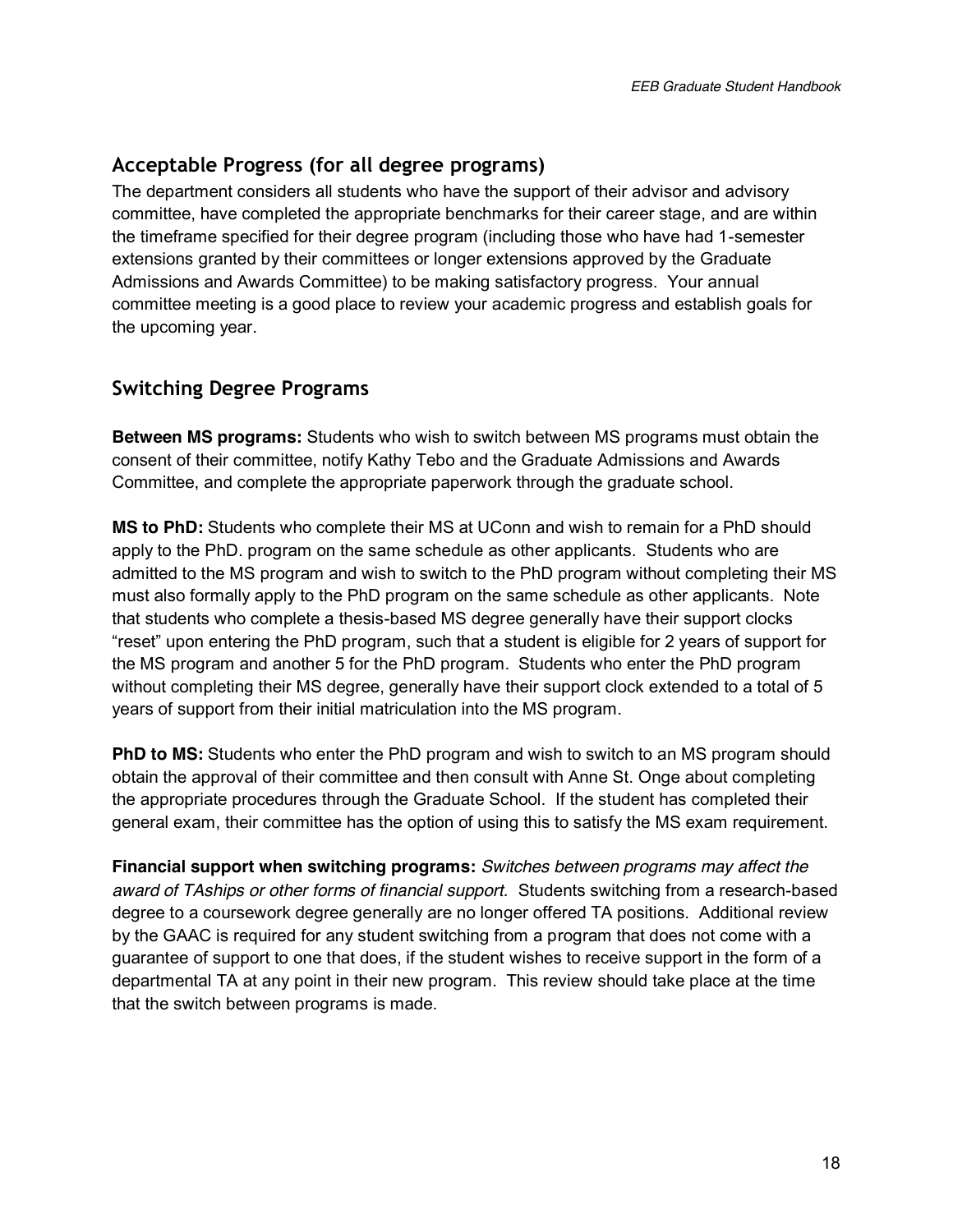# <span id="page-19-0"></span>Courses and Seminars

# <span id="page-19-1"></span>**Finding Out About Courses**

The directory of classes (available on the Registrar's web page) will be your main source of information about courses, but **there are often courses and seminars available that are not announced in the directory**. EEB graduate seminars are often announced via the departmental listserver during the month before a semester starts so make sure you pay attention to your email. In your first semester, you should ask your advisor and lab mates about which courses to take. It is also a good idea to consult the department's course [website t](http://eeb.uconn.edu/courses/)o see what is offered during particular semesters, although this site often will not include all seminar courses. Some graduate courses are offered annually, but most are offered every other year. Independent study and reading classes are also available if you or someone else organizes them. Talk to your advisory committee and fellow students about a specific course offering if you are not sure if it is for you.

# <span id="page-19-2"></span>**Orientation Course**

All entering students are strongly encouraged to take the class **Preparing for a Career in Ecology and Evolutionary Biology (EEB 5100)**. This course is aimed at first year graduate students in all EEB degree programs and is offered every fall semester. It will introduce a wide range of topics related to success in graduate school and beyond. Different faculty members lead each week's session, so the course also serves as a way to meet much of the department's faculty.

# <span id="page-19-3"></span>**Courses outside EEB**

Many students take out-of-department classes, especially in statistics. Below is a list of some non-EEB courses that grads have taken and found to be useful. It is always best to find someone who has taken the course and get the real scoop.

**Responsible Conduct of Research (GRAD 5910)**: All students supported by federally-funded grants or fellowships are required to complete a course in "responsible conduct of research". Currently, the University offers two ways to satisfy this requirement: 1) Complete GRAD 5910, a 1 credit course offered through the graduate school every semester; or 2) a combination of online training and in-person training through the graduate school. For more information, see [http://research.uconn.edu/irb/responsible-conduct-of-research/.](http://research.uconn.edu/irb/responsible-conduct-of-research/)

**Fundamentals of Teaching and Learning (EDCI 5830):** For students interested in teaching, this course, organized by Keith Barker, is highly recommended: [http://gcci.uconn.edu/edci-5830-](http://gcci.uconn.edu/edci-5830-001/) [001/.](http://gcci.uconn.edu/edci-5830-001/) There is also a certificate program (Graduate Certificate in College Instruction) associated with the course:<http://gcci.uconn.edu/>

**Natural Resource Applications of Geographic Information Systems or Remote Sensing Image Processing (NRE 5575):** For students interested in GIS and remote sensing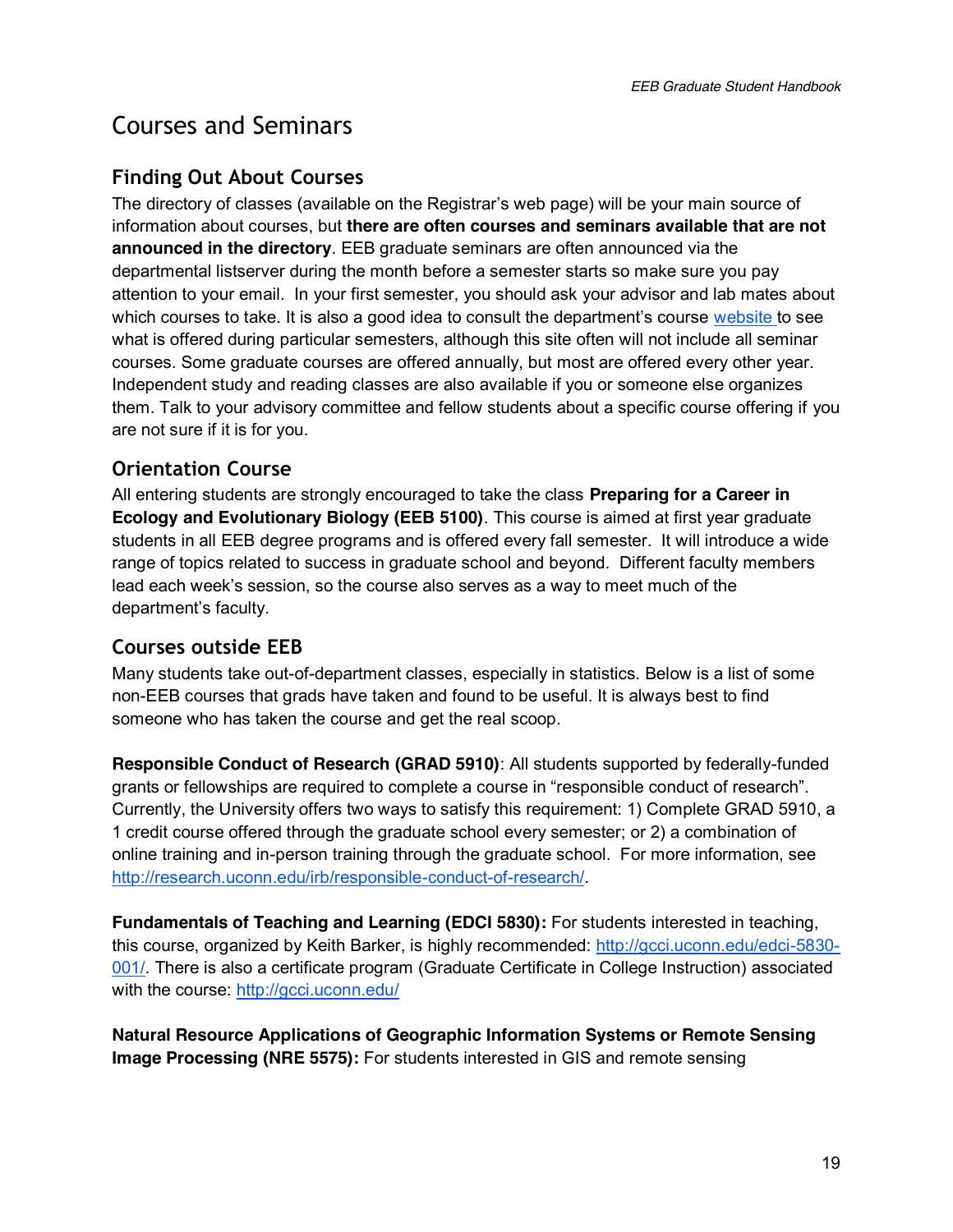technologies and their applications to ecological and environmental questions. Offered by NRE department. Additional GIS courses are also offered in the GEOG department.

**Applied Statistics (STAT 5501):** Offered by the Statistics department, focuses on exploratory data analysis: stem-and leaf plots, Box-plots, symmetry plots, quantile plots, transformations, discrete and continuous distributions, goodness of fit tests, parametric and non-parametric inference for one sample and two sample problems, robust estimation, Monte Carlo inference, bootstrapping.

**Electron Microscopy (PNB 5347):** This course provides necessary training for students wishing to use instruments in the electronic microscopy facility.

**Projects in Electron Microscopy (PNB 5351):** This course gives students an opportunity to conduct independent projects, using their own research materials, through the EM facility.

### <span id="page-20-0"></span>**Seminars**

**Departmental Seminar:** The weekly Departmental Seminar, which brings in outside speakers as well as members of our own faculty, is usually held on Thursdays from 4 to 5 pm. You should go to seminar every week (you are expected to be there and it is good to hear about work from other scientists working in the broad field of EEB). Pre-seminar snacks are typically held at 3:30 before the seminar in the Bamford Room. Most weeks, there's a graduate student/postdoc lunch with the seminar speaker, and interested students are also encouraged to sign up for individual meetings with the speaker, or to join them for other meals.

**Teale Lecture Series**: This is an interdisciplinary seminar series on Nature and the Environment that is open to the university community and the public and co-sponsored by EEB. Typically there are six lectures each academic year, held on Thursdays from 4 to 5 pm, at th[e](https://maps.google.com/maps?q=dodd+center+uconn&hl=en&sll=37.0625,-95.677068&sspn=34.313287,86.572266&t=h&hnear=Thomas+J.+Dodd+Research+Center,+STORRS+MANSFIELD,+Connecticut+06269&z=16) [Dodd Center,](https://maps.google.com/maps?q=dodd+center+uconn&hl=en&sll=37.0625,-95.677068&sspn=34.313287,86.572266&t=h&hnear=Thomas+J.+Dodd+Research+Center,+STORRS+MANSFIELD,+Connecticut+06269&z=16) and followed by a reception. Teale lectures generally serve as the departmental seminar in the weeks that they occur.

**Tuesday Evening Seminars:** Usually held at a faculty member's house, these occur irregularly and are generally informal. Food and drink are provided. These seminars are a great venue in which to introduce yourself to the department by talking about your previous research—or to talk about a project before it is fully formed.

**Graduate Student Symposium:** Graduate students also have the opportunity to give research talks in a yearly symposium, currently held in the spring semester, and organized by the EEB graduate students. Everyone is encouraged to contribute; even in their first year (pre-UConn work can be presented, as can ideas for research projects that are still under development). Participating in this departmentally-sponsored symposium is a good way to practice before presenting at national meetings.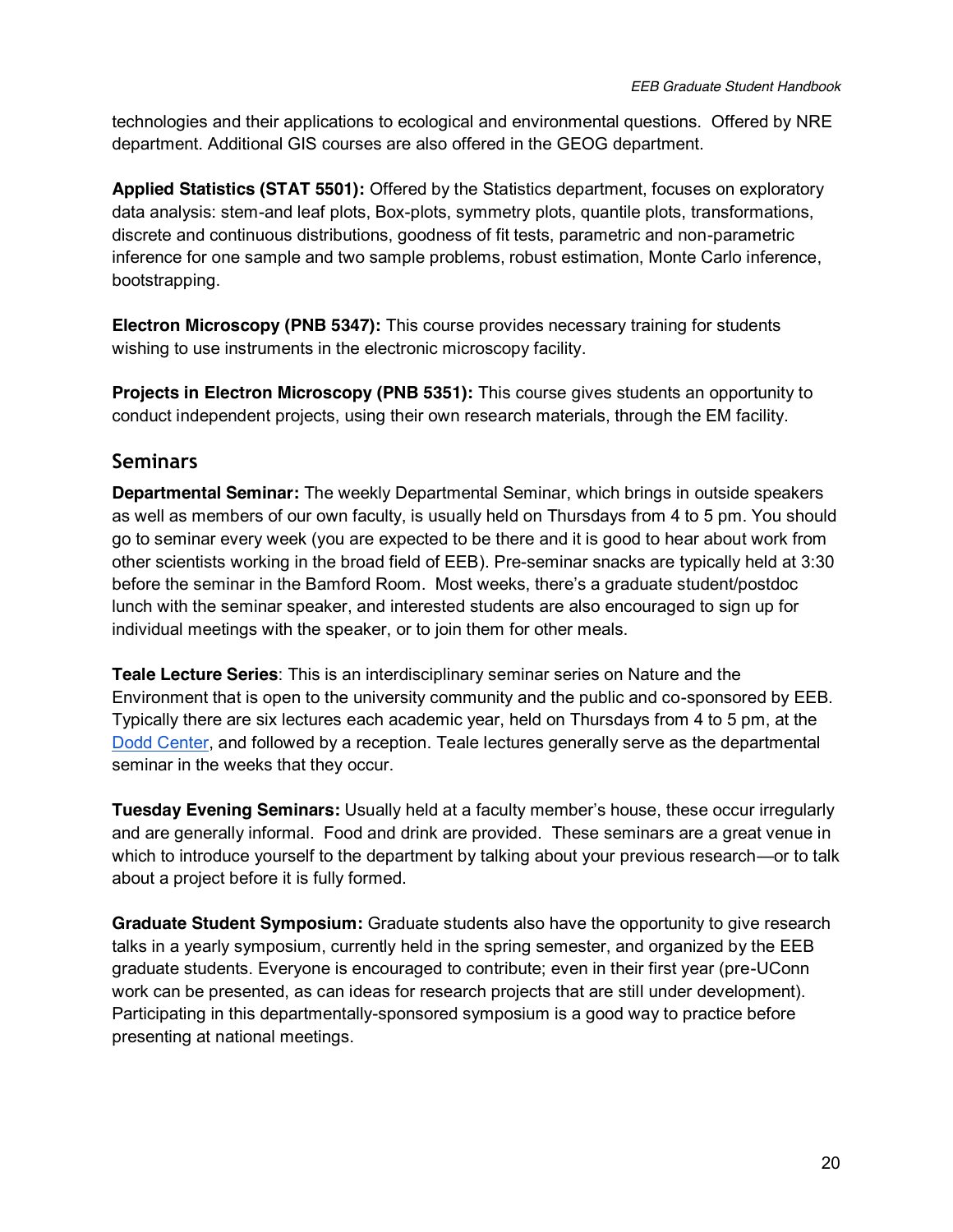# <span id="page-21-0"></span>Financial Support

Students admitted to a research degree program (either MS or PhD) are usually admitted with an expectation of full financial support for the expected duration of their degree program (2 years from matriculation for MS students, 5 years for PhD students). All offers of financial support are conditional on satisfactory academic progress, satisfactory completion of assigned duties, and availability of funds.

Special circumstances: For students who switch from the MS program to the PhD program without completing a research-based MS degree, support will generally be extended to 5 years from initial matriculation into a UConn EEB graduate program. For students who complete an MS thesis and immediately enter the PhD program, support will generally be extended for 5 years beyond the initial 2 years of support for the MS. If more than two years of support were used while the student was in the MS program, the additional support will be counted against the PhD time.

**Teaching assistantships (TAs):** Students pursuing research-based MS and PhD degrees who lack other forms of support are offered graduate teaching assistantships. Students with a fulltime academic year TA position are funded to work the equivalent of 20 hours/week for 9 months (August 23-May 22). There are three stipend levels, depending on the student's stage in their graduate program. These positions are covered by the contract between the University and the Graduate Employees Union and the payment levels are posted on the university's web site. See the Teaching Assignments section for additional information about TAships.

**Research assistantships (RAs):** Students may be supported on graduate research assistantships, which are usually grant-funded and offered by advisors to students in their own lab. Students with a full-time academic year RA position are funded to work the equivalent of 20 hours/week for 9 months (August 23-May 22). Again, there are three stipend levels, depending on the student's stage in their graduate program. These positions are covered by the contract between the University and the Graduate Employees Union and the payment levels are posted on the university's web site.

**Outside fellowships**: Students are strongly encouraged to apply for outside fellowships for which they are qualified. In addition to NSF Graduate Research Fellowships, in recent years, students have received support through the EPA STAR program, the Switzer Foundation and the Fulbright Foundation, among other programs. A few students have also supported themselves off grants that they wrote in collaboration with their advisors.

**Tuition waivers:** Students employed at 50% or more time (i.e., 10 hours/week) on a Teaching or Research Assistantship receive a full tuition waiver along with a partial waiver of fees. Students are responsible for paying the remaining fees. Many fellowships (e.g., NSF GRFP) pay the University a fixed amount in lieu of tuition.

**Demi fellowships**: The department receives a small budget for internal fellowships. These are generally awarded to senior students who are making excellent progress and have taught in the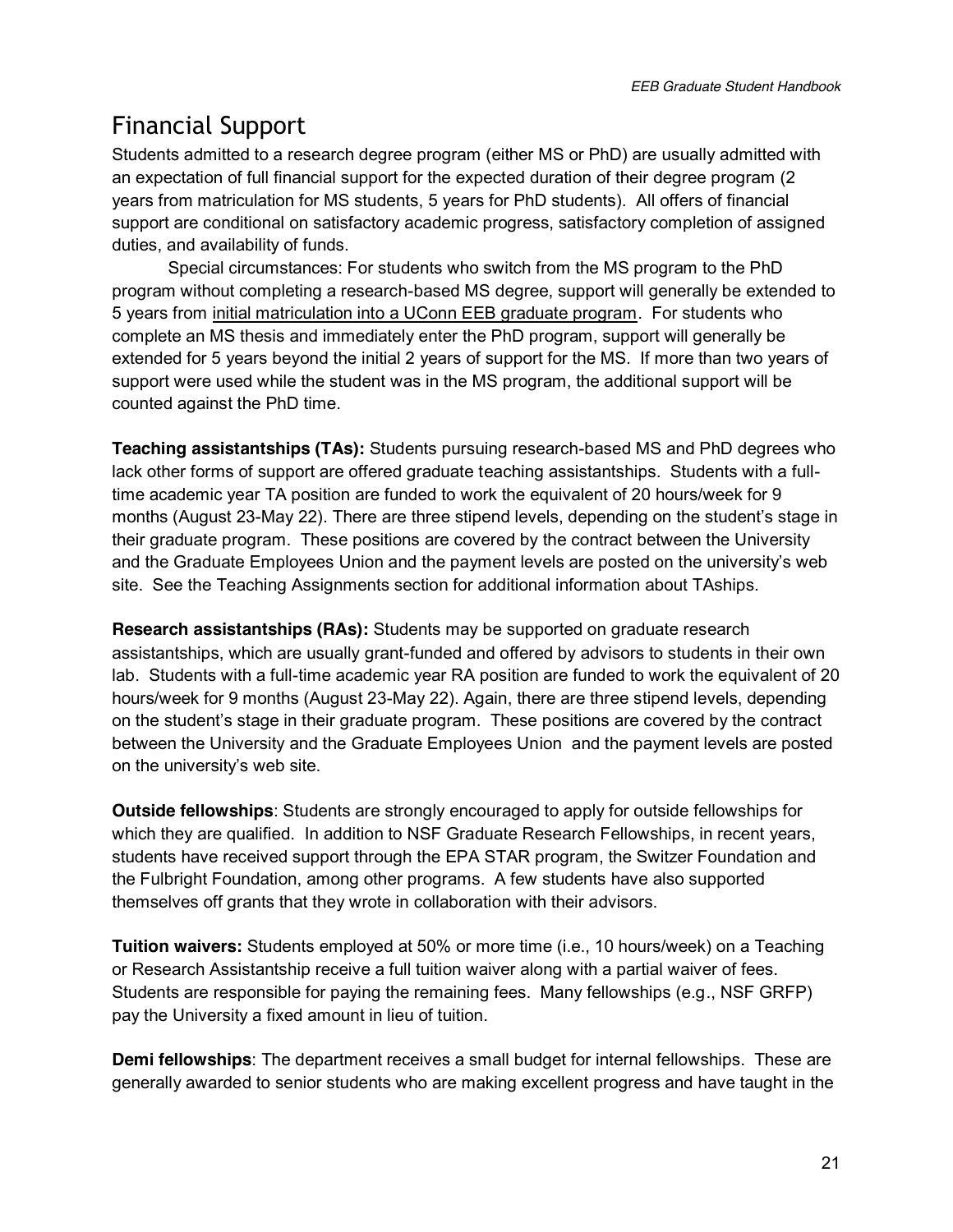majority of their semesters. They are also sometimes awarded to students who have compelling reasons to seek teaching release earlier in their graduate career (e.g., to support an extended field season). Usually, 3-5 fellowships are awarded each year. Students must be nominated by their advisor. A call for nominations is sent out by email late in the previous semester.

**Dissertation fellowships**: These \$2000 fellowships are awarded by the graduate school through a semi-annual competition and supplement other forms of support. Most PhD students who have advanced to candidacy are eligible and all eligible students are encouraged to apply. This fellowship may only be received once.

**Outside employment:** UConn offers TA positions and internal graduate fellowships on the expectation that students supported in this way will devote themselves full-time to their graduate program responsibilities. Thus, TAships and internal fellowships are offered with the understanding that students will not hold additional employment during the academic year. Exceptions will be considered on a case-by-case basis and must be approved in writing by both the major advisor and Department Head.

**Financial aid:** The pool of financial aid set aside for graduate students is quite limited. If you are a US citizen or permanent resident and submit the Federal FAFSA form by the deadline, you may be awarded financial aid, including in the form of a work-study position. If you apply, you should do so as early as possible, since the time of application affects your place in line if you are in the highest need category. If you receive a work-study award, talk to your advisor and the GAAC, as the department may be able to support you in a research position.

**Summer support**: During the spring semester, the GAAC generally requests information from all students about summer salary/stipend support. We generate a small amount of funding from diverse sources to provide summer support. This support comes from a mixture of fellowships and student labor positions, and is intended to cover basic living expenses. Students are also encouraged to talk to their advisors about opportunities for summer support and to pursue the additional sources of support below.

The GAAC awards money based on a combination of need and merit. Typically, money is first applied to subsistence awards, to ensure that all students have some minimal level of summer support. If funds remain, then additional awards may be based in part on merit (e.g., taking into account progress towards the degree, outstanding research accomplishments, and unusual service to the department or university).

The amount of summer support varies greatly across years and has been declining, so students should not plan to depend upon it.

Additional sources of summer support within the university include the following:

- Graduate Dissertation Fellowships (see above). These fellowships are awarded during the academic year, supplementing the TA/RA-ship. Students are therefore encouraged to save them to help cover summer expenses.
- Summer TA-ships in BIOL 1102 (the pay is unfortunately substantially less than for the same amount of work during the academic year).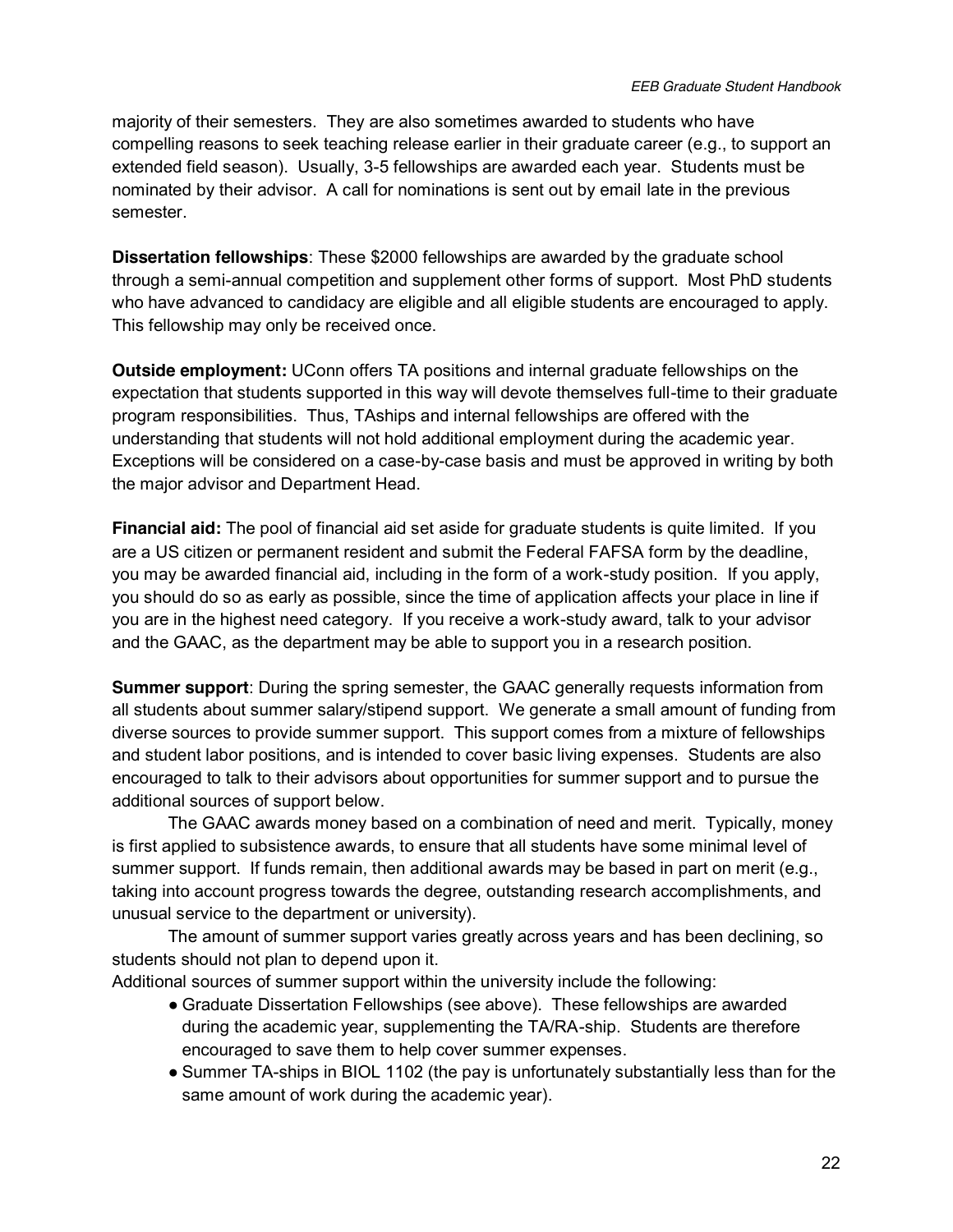- Instructorships for EEB's summer field courses (watch for an email in the fall soliciting interest in these positions).
- Other students have worked as tutors for athletes and at the Writing Center.
- Internal fellowships (NextGen, CCF, OSF) come with a guarantee of some summer support.

**Departmental research awards**: The department has a number of endowed funds that support graduate student research. There is an annual call for proposals in spring. Proposals are reviewed by a committee of faculty members. Successful proposals receive funding before the end of the spring semester. Priority is generally given to supporting research expenses, but these awards are also sometimes used to support participation in short courses and travel to professional meetings. These awards cannot be used to support graduate student salary or stipend. Awards generally range from a few hundred dollars to a thousand dollars (occasionally more), with the larger amounts available only for plant-related research (due to restrictions on how the different funds can be used). These funds are listed below; most honor former faculty members.

> **EEB Graduate Student Research Fund (all areas) Henry N. Andrews Endowment (botany) Ronald Bamford Endowment (botany) George Clark, Jr. Endowment (ornithology) Russell and Betty DeCoursey Endowment (entomology) Alfred Hunyadi Forestry Fund (forestry) Jerauld Manter Endowment (ornithology) James A. Slater Endowment (entomology) Francis R. Trainor Endowment (aquatic ecology) Ralph M. Wetzel Endowment (vertebrate biology) Walter R. Whitworth Endowment (fishes)**

**[Center for Conservation and Biodiversity Research Awards:](http://www.eeb.uconn.edu/department/bioconctr/index.php)** The Center for Conservation and Biodiversity has funds to aid graduate research and related educational opportunities in biodiversity and conservation biology. The Center makes awards for activities directly linked to student research and other educational experiences, e.g., travel to meetings and summer field sites, station fees, course and bench fees, visits to other institutions, internships (e.g., in EEB's collections and greenhouses), and supplies. It also makes a \$2000 award (the Silander award) for one proposal with a primary focus on botany, and especially plant ecology.

**Travel awards:** Upon advancement to candidacy, Ph.D. students become eligible for up to \$1000 in funding from the graduate school to support costs associated with presentations at professional meetings. These funds come from an account maintained by the graduate school; this may be exhausted before the end of the fiscal year (June 30), so students are encouraged to apply as early as possible. Before applying for a travel award, the university process to secure permission to travel must be completed (see Travel).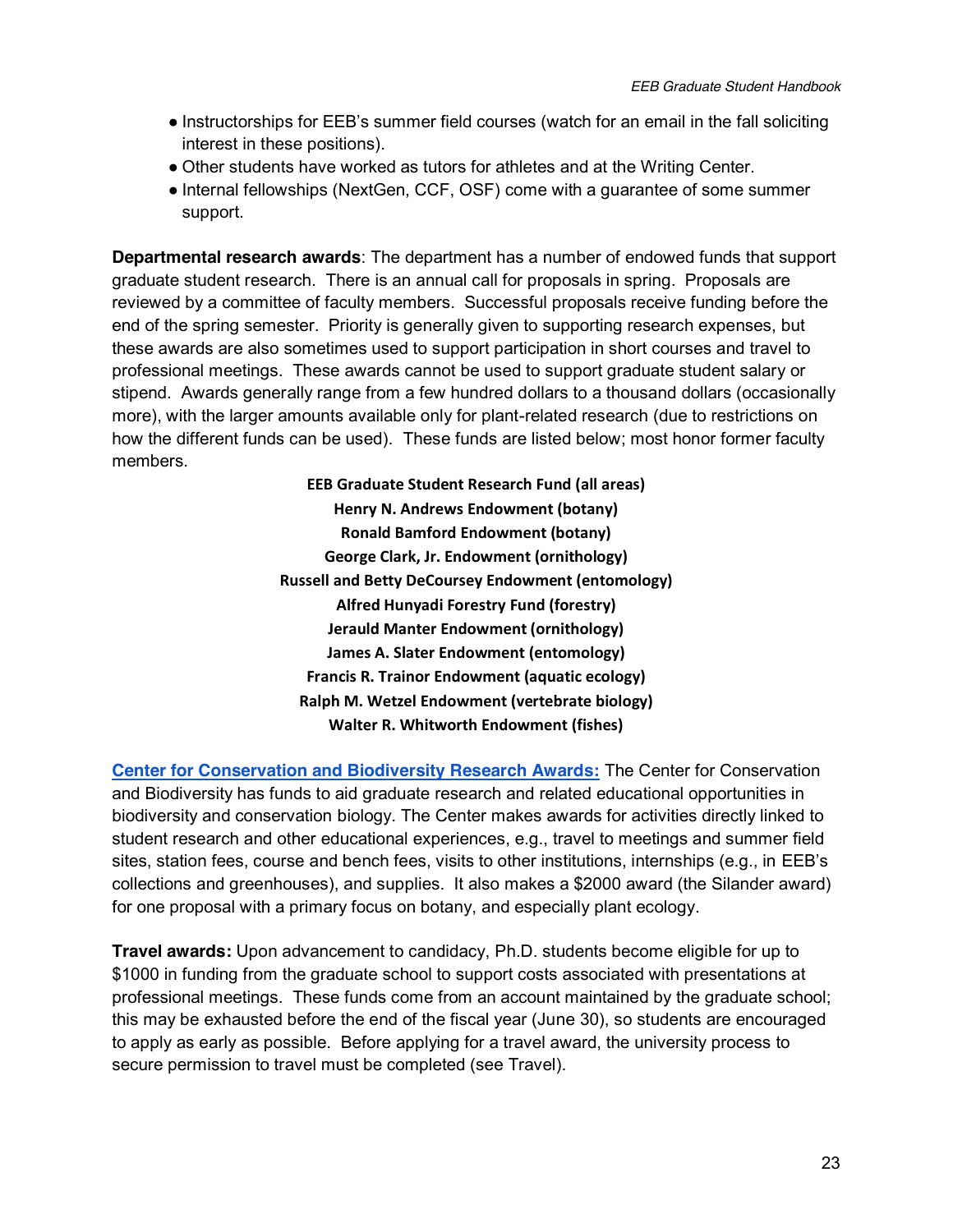# <span id="page-24-0"></span>Teaching Assignments

Late in the fall semester and again in the summer, the department's GAAC emails a list of TA positions available in the upcoming semester and requests preferences from both TAs and those faculty members teaching courses. (You will likely not see this message before your first semester.) The GAAC makes teaching assignments, taking into account instructor preference, student preference, and other factors to the extent possible. Students are notified of their assignment by email, usually about a month before the semester begins. The department makes reasonable efforts to adhere to the timeline specified in the Graduate Employees Union contract, but note that assignments may change any time up until the semester begins, especially when doing so accommodates students who have received grant or fellowship support. The new contract between the Graduate Employees Union and the University mandates that all TAs receive a formal description of duties specific to their assignment; these vary by course. Instructors aim to provide these at least 30 days before the semester begins.

Most students teach laboratory sections for the introductory biology classes, BIOL 1102 (aimed at non-majors), BIOL 1108 (aimed at majors) and BIOL 1110 (focused on plants). In BIOL 1102 and 1110, students serve as co-TAs, with each section having 2 TAs. In BIOL 1108, each lab section has a single TA. Students who are interested in serving as a TA for an upper level class are encouraged to contact the course instructor(s) to discuss their interest, since instructor preference carries the greatest weight in determining upper level TA assignments.

TAs are responsible for getting in touch with the course instructor before the semester, being available for preparatory work the week before the semester begins, and being available to fulfill their TA responsibilities throughout the semester, including final exam week. Thus, students should plan summer field work or other travel in order to be back in Storrs with sufficient time before the semester begins. Students on 9-month TA appointments are paid over the winter break and therefore may be expected to assist in other teaching-related duties specific to one of their TA assignments in this period.

TA responsibilities and other professional opportunities may conflict (e.g., presenting research at a meeting, attending a workshop). In such cases, we encourage TAs to work with the course instructor and their fellow TAs to see if a brief absence can be accommodated. For unexpected absences (e.g., illness or family emergency), TAs should contact the person responsible for their course as soon as reasonably possible. Further details on managing absences from teaching duties are included in the contract between the University and the GEU.

Students who have special requests or unusual circumstances that affect their preferred teaching assignment should either note these in their preference submissions or send a separate email to the head of the GAAC. Examples of special requests that the department has sometimes been able to accommodate include designing schedules to allow for time-sensitive field work and concentrating a half-time TAship into half of the semester to make time for concentrated research assignments, especially those requiring extended time off campus, or for attending degree-related courses off-campus (e.g., through the Organization for Tropical Studies). If a student anticipates being on parental leave for a portion of any semester, they should also notify the GAAC at the time that teaching preferences are submitted.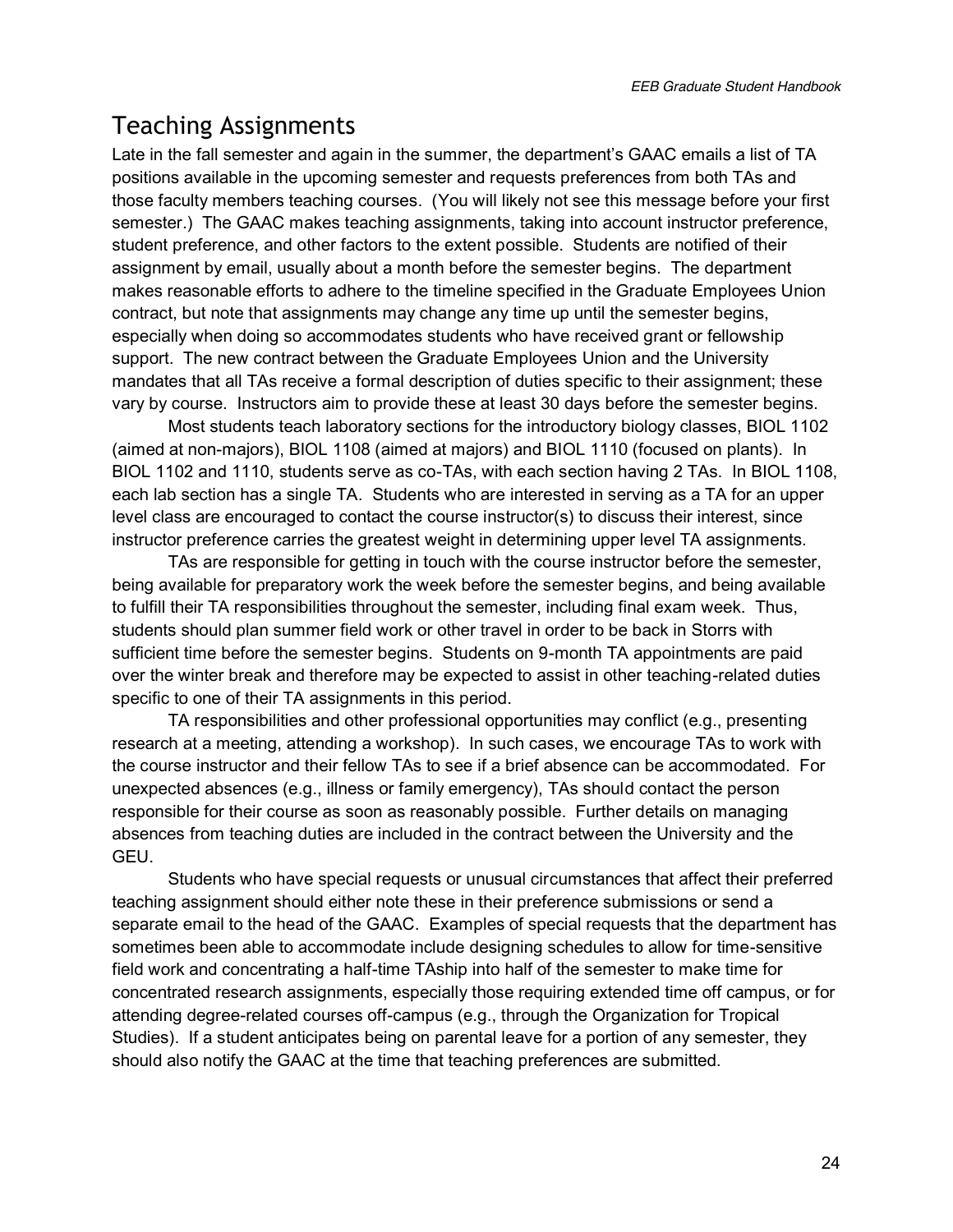# <span id="page-25-0"></span>Safety Training & Research Compliance

# <span id="page-25-1"></span>**Employee Safety Orientation**

Before beginning work in any new lab space, you should receive an employee safety orientation for the space. This will provide an overview of the hazards present in the work environment. The [Employee Safety Orientation form](http://www.ehs.uconn.edu/forms/ESO.pdf) must be signed by you and the supervisor of the space and returned to EHS within 5 days of beginning to work in a space.

# <span id="page-25-2"></span>**Safety Training**

Depending on your research area, you will likely need to complete some combination of biological and chemical safety training courses. UConn's Environmental Health and Safety Division offers the required safety training courses. This [checklist](http://ehs.uconn.edu/training/schedule/labtrain.php) will help you determine which courses are required. See the [EHS website](http://ehs.uconn.edu/) (ehs.uconn.edu) to find a list and schedule of courses. Some of the more common courses taken by members of this department are:

- Initial lab safety and chemical waste management
- Biosafety-general training
- Biological safety in [insert your study group here] research
- Shipping and transportation of biological agents

After an initial in-person training, many courses can be updated through online modules offered in HuskyCT. These will appear on HuskyCT after you register.

As a TA, you are also responsible for providing some components of safety training, and adhering to safe practices, in any lab or field courses that you teach.

# <span id="page-25-3"></span>**Research and Teaching with Live Vertebrates [\(IACUC\)](http://research.uconn.edu/iacuc/)**

All research and teaching using live vertebrates must be conducted under the auspices of an approved IACUC (institutional animal care and use) protocol. For work that is purely observational, it may be possible to obtain a waiver (from the IACUC committee) of the IACUC requirement. Before conducting any research that involves handling live vertebrates, students must complete the university's IACUC training (see the UConn IACUC website for details). For your own research, check with your advisor to determine whether your lab already has an approved protocol. For new studies, be aware that IACUC protocols may require two or more rounds of revision before approval is obtained. It is recommended that students planning vertebrate research or who will be the instructor of record for a course that uses live vertebrates begin the protocol application process at least 6 months in advance.

# <span id="page-25-4"></span>**Institutional Review Board [\(IRB\)](http://research.uconn.edu/irb/)**

All research involving human subjects must be conducted with the approval of the University's Institutional Review Board (IRB). This requirement includes surveys and questionnaires used in research. Before submitting an IRB protocol for review, a student and their advisor must complete the IRB's training program, which can be conducted on-line (see the UConn IRB web site). As with IACUC, the process for obtaining an approved IRB protocol can take multiple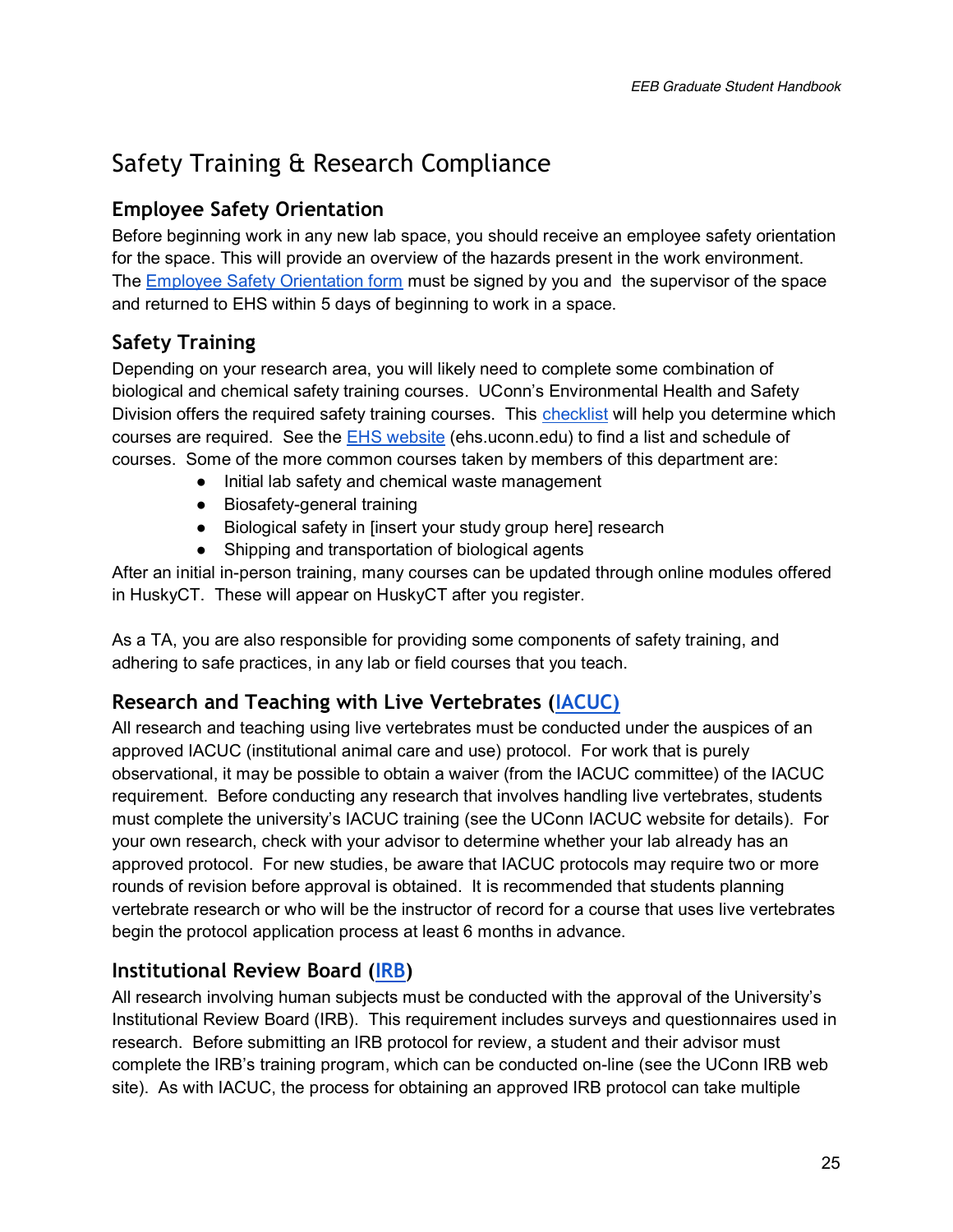rounds of revision and approval is subject the IRB's meeting schedule. Consequently, it is recommended that students planning to do any research that involves humans begin the protocol application process at least 6 months in advance.

# <span id="page-26-0"></span>**Institutional Biosafety Committee [\(IBC\)](http://research.uconn.edu/ibc/)**

All research that uses recombinant or synthetic DNA molecules, biological agents or toxins, must be registered with, reviewed by, and approved by the Institutional Biosafety Committee before it can be pursued. This requirement applies to even simple procedures, such as standard cloning into *E. coli*. Check with your advisor before undertaking any such work to see if it is already covered by the lab's IBC registration, or whether an amendment needs to be filed. See<http://research.uconn.edu/ibc/> for more information.

# <span id="page-26-1"></span>**Responsible Conduct of Research (RCR)**

All students who are supported by NIH or NSF funds (whether as an RA or on a fellowship) are required to complete a course in responsible conduct of research. See the section on courses (above) for options.

# <span id="page-26-2"></span>Policies and Procedures

The University has developed a large number of policies relevant to life as a graduate student; see the student [policies webpage.](http://policy.uconn.edu/academic-and-student-life/) The [graduate catalog](http://gradcatalog.uconn.edu/) contains additional policies related to academic matters. While these deal with unusual circumstances, they set some important constraints on how the department operates.

# <span id="page-26-3"></span>**Leaves of Absence**

Under compelling personal or medical reasons, a graduate student may request a leave of absence from his or her graduate program for a period of up to 12 months (one calendar year). Details on the conditions under which leaves will be granted and the procedures to be followed in requesting a leave are available in the [graduate catalog](http://gradcatalog.uconn.edu/grad-school-info/policy-on-leave-of-absence-from-graduate-studies/). If you're able to, you are strongly encouraged to discuss your situation with your advisor. The Graduate School has a Graduate Student Advocacy Officer (currently Melanie Chenette) who has been an outstanding resource for some students.

# <span id="page-26-4"></span>**Withdrawal & Dismissal**

If at any time, a student's academic performance, progress in a graduate degree program, or professional development and/or suitability is judged by the advisory committee to be unsatisfactory to the degree that dismissal is warranted, the advisory committee must submit its written recommendation that the student be dismissed on such grounds. This decision may be appealed through the graduate school.

# <span id="page-26-5"></span>**Other University Policies All Students Need to be Aware of**

[Policy Against Discrimination, Harassment and Inappropriate Romantic Relationships](http://policy.uconn.edu/?p=2884#wrapper) **[Sexual Assault Response Policy](http://policy.uconn.edu/?p=2139)** [Violence in the Workplace Prevention](http://policy.uconn.edu/?p=495)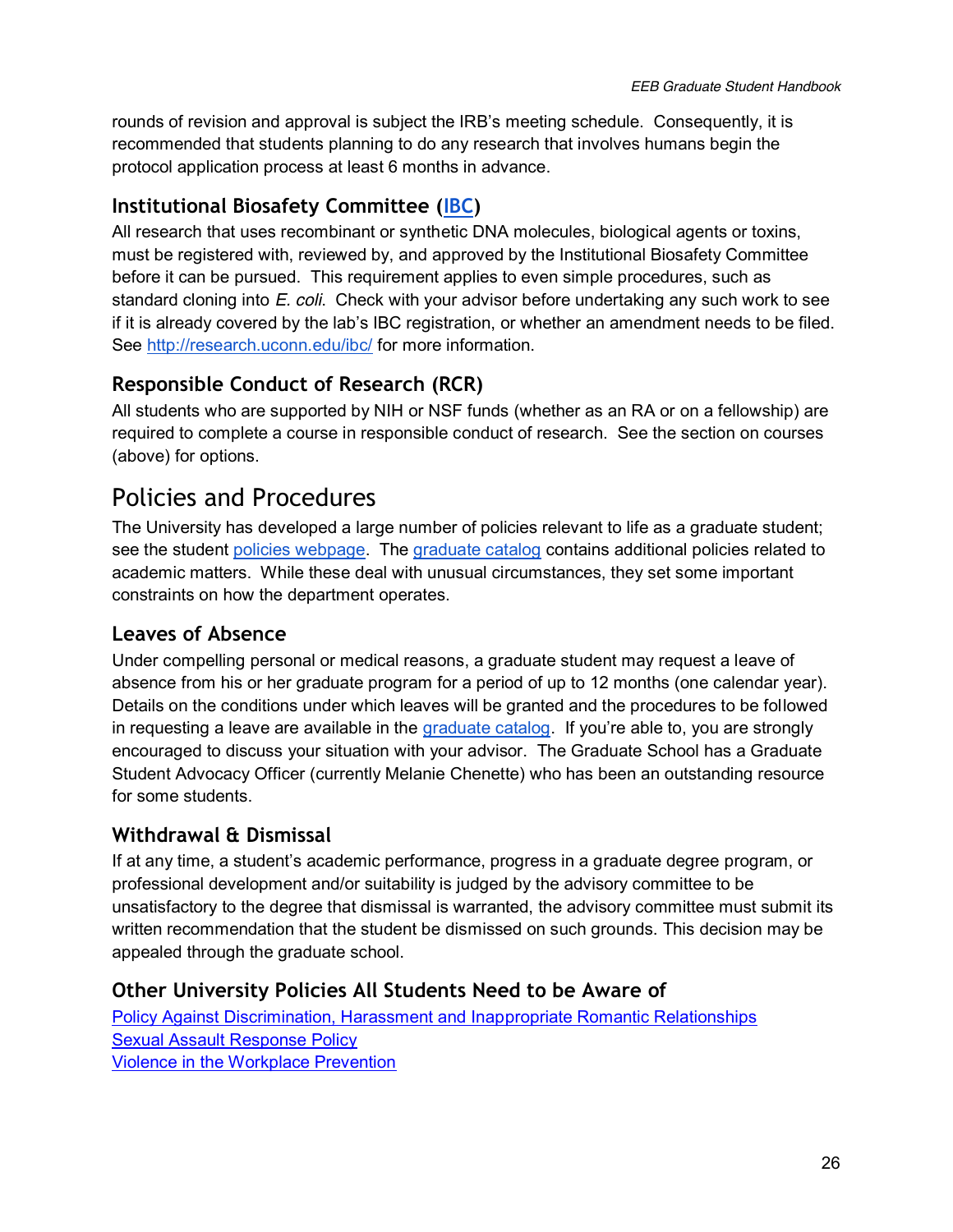# <span id="page-27-0"></span>Useful Resources for Grad Students

# <span id="page-27-1"></span>**EEB Graduate Student Association (GSA)**

This organization provides a forum in which all graduate students in the EEB department are welcome to discuss any issues relevant to graduate school. The GSA typically has between two and three meetings a semester, but additional meetings can be called as necessary. The organization is run by a group of student officers. Meetings follow parliamentary procedure, as well as the guidelines specified by the organization's constitution and by-laws. Activities undertaken by the organization include an annual t-shirt design fundraiser, hosting an annual graduate research symposium, and the invitation of a speaker for a Departmental seminar.

All students in the department of Ecology and Evolutionary Biology working towards a PhD, MS, or BS/MS are eligible for GSA membership. Meetings are typically held in the Bamford Room after EEB Department Seminar at 5 pm on Thursdays. The EEB Graduate Student Association advisor is Chris Elphick.

# <span id="page-27-2"></span>**[Graduate Employee Union](http://www.uconngradunion.org/)**

Recently, UConn's graduate assistants voted to unionize. 2015-2016 will be the first year in which their employment as teaching or research assistants is covered by the contract negotiated by the graduate union and the administration. You can learn more about your rights and responsibilities as a union member here: [www.uconngradunion.org/.](http://www.uconngradunion.org/)

# <span id="page-27-3"></span>**[The Graduate School](http://www.grad.uconn.edu/)**

The Graduate School, located on the second floor of the Whetten Graduate Center, is responsible for a myriad of paperwork: graduate registration; graduate fellowships; approving your plan of study and dissertation prospectus; dissertations; and information about internal and external sources of funding.

# <span id="page-27-4"></span>**Fellowship Advisor**

The Graduate School employs a fellowship advisor who specializes in graduate fellowships in the STEM fields, [Rowena Grainger.](http://www.onsf.uconn.edu/staff/) In addition to offering informational sessions that provide an overview of national STEM fellowships, the STEM fellowship advisor is available for individual consultations to provide feedback on application materials. This resource is an excellent supplement to the support offered within the department.

# <span id="page-27-5"></span>**Bamford Room (room TLS 171B)**

This room houses a complete collection of dissertations from the Department, as well as many of the books published by the faculty. This room is also frequently used for group meetings and (informal) seminars. Ask Kathy Tebo if you want to reserve the room for a meeting.

# <span id="page-27-6"></span>**[Bioinformatics Facility](http://bioinformatics.uconn.edu/)**

Provides computational power and technical support. The computer cluster maintained by the facility offers a wide range of software useful for genomic and phylogenetic investigations. At present, the use of these computers is free. Staff provide training and consultation in the use of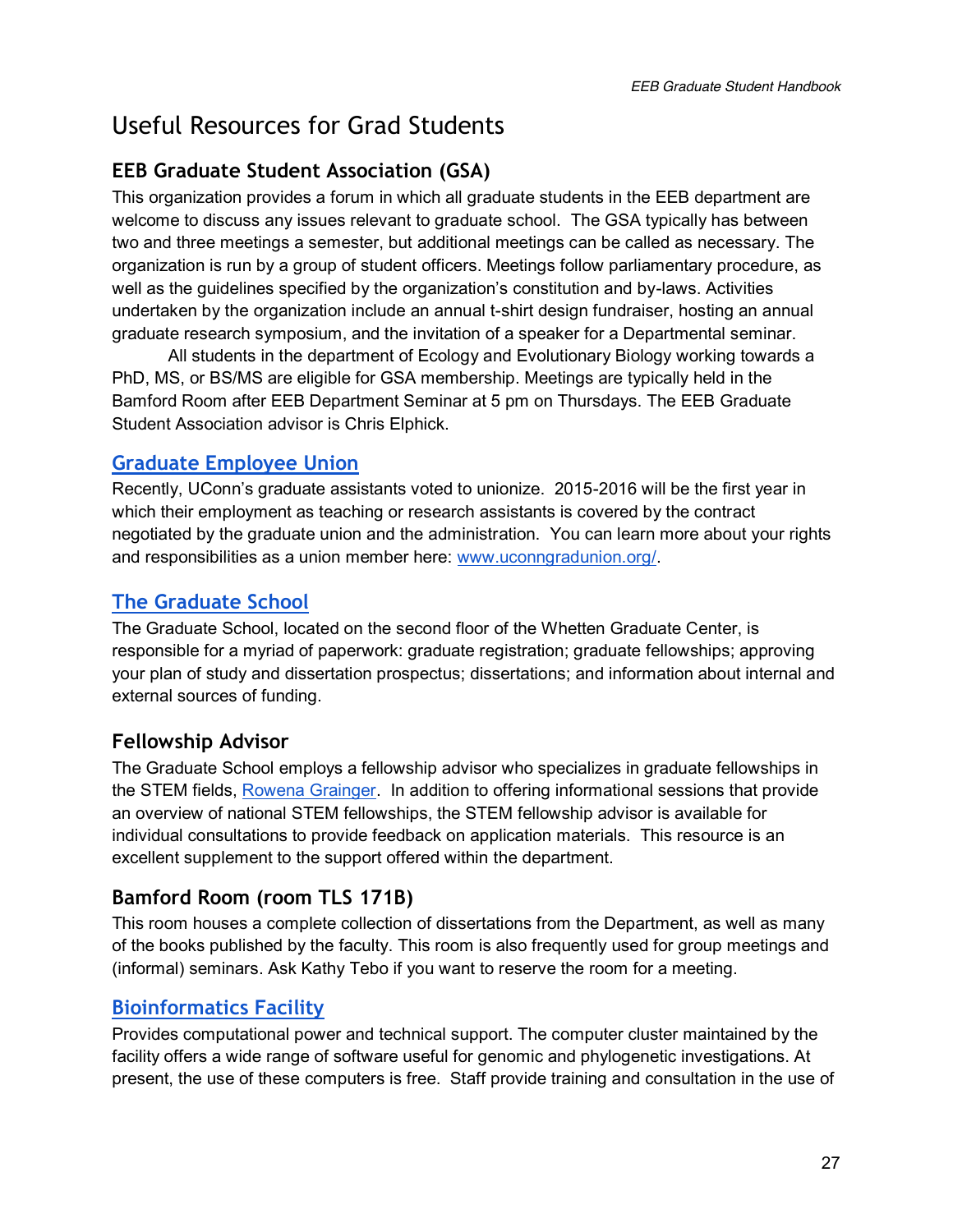bioinformatics tools at no charge to UConn graduate students and faculty, but prospective users must [schedule an appointment](http://bioinformatics.uconn.edu/contact-us/) prior to a formal consulting session. For high-throughput (Next-Gen) genomic applications, the Center for Genomic Innovation [\(CGI\)](http://cgi.uconn.edu/) and the [MARS facility](http://www.biotech.uconn.edu/marsf/) may be invaluable resources.

# <span id="page-28-0"></span>**[Biological Collections](http://biodiversity.uconn.edu/)**

An extensive collection of vertebrate, invertebrate, and plant specimens from around the globe are available for graduate student and faculty research purposes. Students must pass EEB 5894 Introduction to Natural History Collections, which is offered annually, prior to use of collection facilities.

# <span id="page-28-1"></span>**Collections Library**

This library holds botanical, vertebrate, invertebrate and other biological resources. Some journals that are not found at the library may be found here. Located in the BPB, room 112. Grad students must pass EEB 5894 Introduction to Natural History Collections prior to using the Collections Library.

### <span id="page-28-2"></span>**[Greenhouses](http://florawww.eeb.uconn.edu/)**

Collection greenhouses contain the department's live plant collection. They are located behind TLS and are open to the public from 8:00 until 4:00, M-F. Research greenhouses are located on the 6th floor of the BioPhysics building (BPB), connected to TLS but access is limited to those performing research in this facility. If you would like to use this space for your research, talk with Clint Morse.

# <span id="page-28-3"></span>**[Electron Microscopy Facility](http://emlab.uconn.edu/)**

The Bioscience Electron Microscopy Laboratory is located in BioPhysics Building (BPB) G06.

# <span id="page-28-4"></span>**Scientific Illustrator**

Biology Central Services employs a scientific illustrator, Virge Kask, whose assistance is available for a fee. Many students use her poster printing service for conference posters. Virge has also supervised students pursuing independent study projects in scientific illustration.

#### <span id="page-28-5"></span>**Software and computing**

UConn makes a large amount of software available to students for free or at substantially reduced cost. Free software can largely be accessed via the university's virtual computer lab, [Skybox.](http://skybox.uconn.edu/) Note that software that is not listed on the home page might be available after you log in (e.g., certain GIS packages). For additional information on software available to UConn students, visit [http://software.uconn.edu/.](http://software.uconn.edu/)

Students also have access to 10GB of free cloud storage, via the P:\ drive; see [http://fileserver.uconn.edu/students/.](http://fileserver.uconn.edu/students/) For more on computer support, contact [HuskyTech.](http://huskytech.uconn.edu/)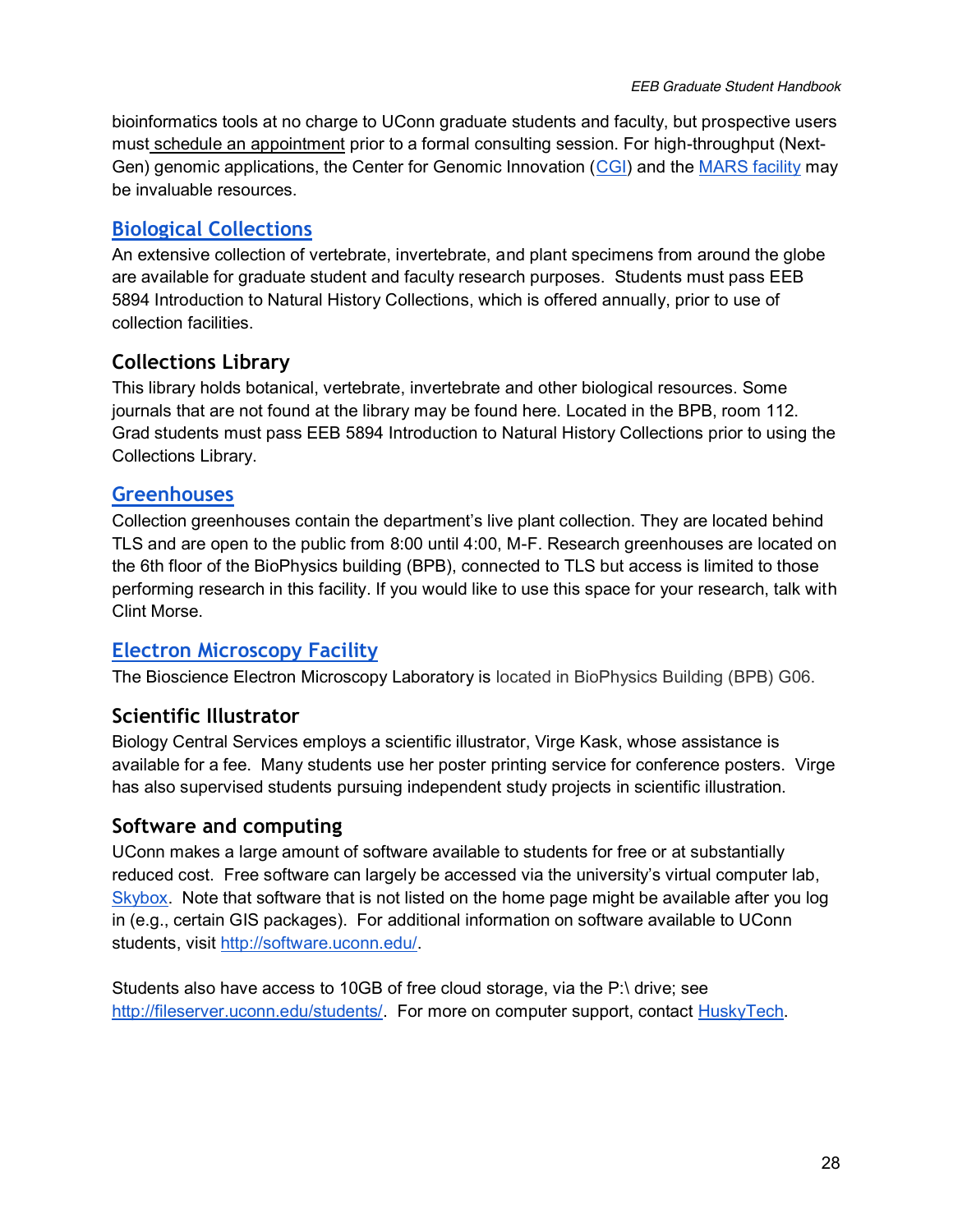# <span id="page-29-0"></span>Other Information

# <span id="page-29-1"></span>**Office space**

All graduate students receive office space in the department. For students in labs housed in BioPharm (PBB), office space is generally attached to the labs. The arrangements in Torrey (TLS) vary; your advisor will know what space you're assigned to.

# <span id="page-29-2"></span>**Building and room keys**

For keys to TLS and rooms within TLS, including the EEB office, see Ken Bernier in the Biology stockroom. Your advisor will need to first send Ken an email telling him which rooms you will need access to. After hours access to the BioPharm building requires a key card. See Skip Copeland, the building manager, to request a key card (or ask him to code your student ID card so that it will give you access). Access to most rooms in PBB requires a code, which you enter into a keypad. Your advisor can give you codes for your lab space and tell you who to contact for any other rooms you need to use.

# <span id="page-29-3"></span>**Student ID card**

You can obtain your student ID in the Wilbur Cross Building. You will need to register and pay your fees, or get a fee deferral, before you can get your card. The bursar's office, which is in the same area of Wilbur Cross, handles registration/fees. For more information on ID cards, including what to do if you lose yours, see [www.onecard.uconn.edu.](http://www.onecard.uconn.edu/) 

If you work in BioPharm, then you can get an ID card that will be keyed to the building doors (instead of needing a separate keycard). To set this up, talk to the PBB building manager.

# <span id="page-29-4"></span>**NetID**

UConn will use this ID to identify you for obtaining access for certain computing services such as: Student Administration, HuskyCT, VPN and Skybox. It is your initials (3 letters) the year you started in the program (2 digits) and how many people share that info with you when you started (3 digits) For example: if you are the only person with initials X.Y.Z. that started in 2014 your NetID would be: xyz14001. More information can be found here: [https://netid.uconn.edu/.](https://netid.uconn.edu/)

# <span id="page-29-5"></span>**[Student Administration System](https://student.studentadmin.uconn.edu/) (also called "Peoplesoft")**

This system is used for many official interactions with the university. You can use it to search the course catalog and enroll for classes, and to view your class schedule, advisor information, grades, unofficial transcript, charges and payments, and financial aid information. The system is also used by Student Health Services. Additionally, you can change your personal information.

# <span id="page-29-6"></span>**[HuskyCT](https://lms.uconn.edu/) (Blackboard platform)**

Most undergraduate courses, and some graduate courses, are administered through HuskyCT. You will likely have access to HuskyCT for any course you TA. To become familiar with its abilities, consult your fellow TAs or the [online help pages.](http://irc.uconn.edu/) If you are stuck, calling the [Instructional Resource Center](http://irc.uconn.edu/) (6-5052) can often get you unstuck. HuskyCT is also used for some safety trainings and as a way to meet other compliance requirements.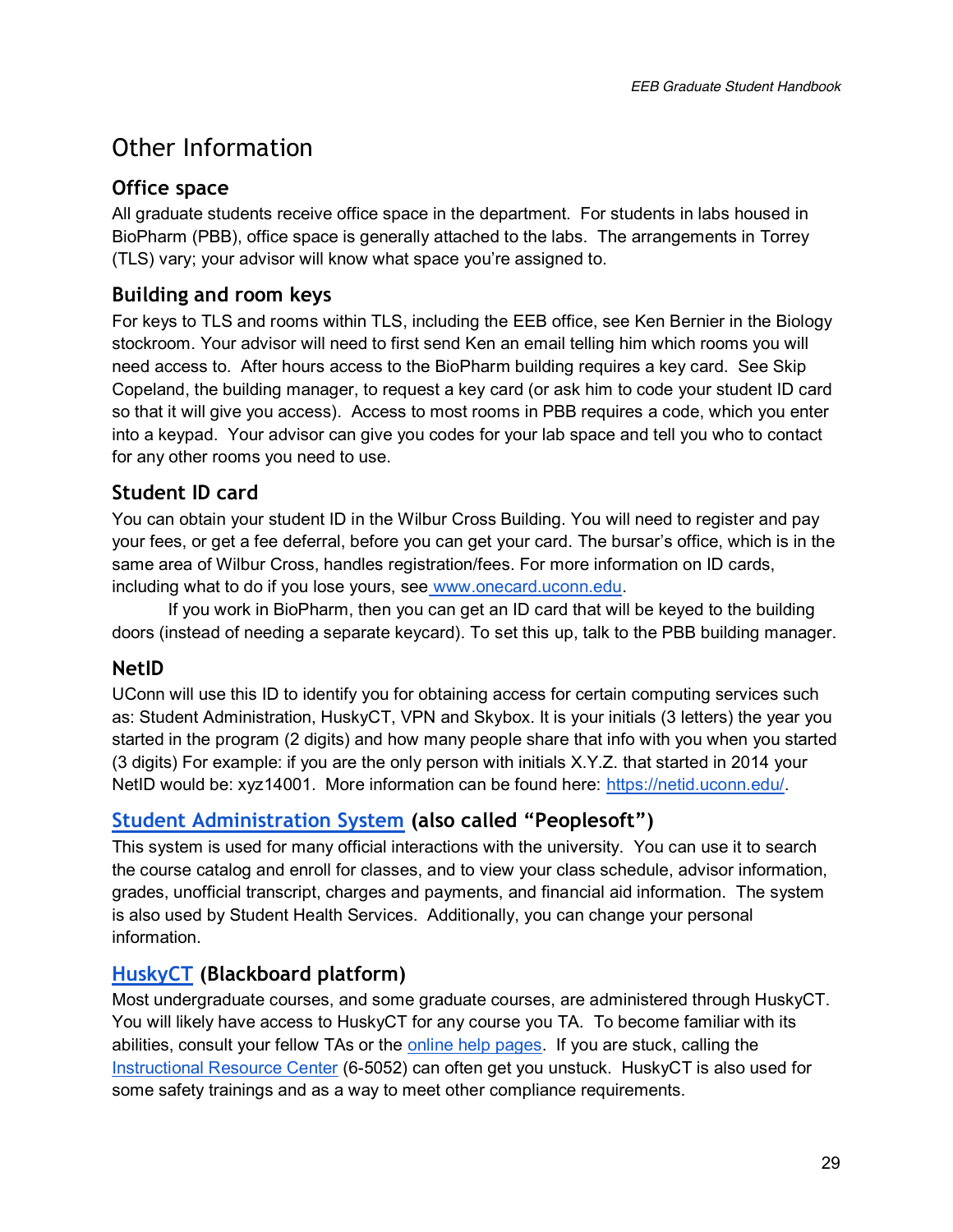# <span id="page-30-0"></span>**Email address**

Most email addresses take the form firstname.lastname@uconn.edu. If this is not unique, then your email address will also include your middle initial. UConn uses this address for all official communication, so it is important to start monitoring this account even before your arrival.

# <span id="page-30-1"></span>**Departmental mailing lists**

The department maintains a department email list-serve (eeb-dept@darwin.eeb.uconn.edu) as well as sublists for graduate students (eeb-grads@...), faculty (eeb-faculty@...), staff (eebstaff@...) and postdocs (eeb-postdoc@...). Shortly before you matriculate, the department will subscribe you to this list, and you should read mail sent to this address regularly. Please send any messages to the list from your UConn email. This ensures that your message is distributed without delay, since posting is restricted to list members.

# <span id="page-30-2"></span>**Mail**

Mail boxes for all EEB faculty members, staff, postdocs, and graduate students are located in the EEB departmental office on the third floor of TLS (room 314).

# <span id="page-30-3"></span>**Faxing**

The departmental fax machine is in the EEB office. The fax number is 860-486-6364. It is primarily intended for business use, but the department tolerates occasional personal use. All faxes are logged in a book beside the machine; for personal faxes, you will eventually receive a note from the department telling you how much you owe for any long distance charges (which are very low for faxes sent within the US).

# <span id="page-30-4"></span>**Phone calls**

All labs have phones which can be used for work-related calls. To dial an on-campus number, dial the last 5 digits (e.g., 6-0000). Press 8 to dial off campus (e.g., 8-860-000-0000).

# <span id="page-30-5"></span>**Room reservations**

The department has several rooms that can be reserved for small group meetings (e.g., seminar classes, lab meetings, or committee meetings): the Bamford room (TLS 171B), the collections library in the Biology/Physics building (BPB 112), and the PharmBio building "fish bowls" (PBB 201 and 301). Room reservations can be made with Kathy Tebo in the EEB departmental office.

# <span id="page-30-6"></span>**Projectors**

EEB has a number of projectors available. You can reserve these in the third floor EEB office (TLS 314), where you can book the projectors based on their "color" in a special binder. Ask the student working in the office if you need help.

# <span id="page-30-7"></span>**Office Supplies**

For office supplies for teaching-related needs, as well as for paper and toner for the printers in labs, see the EEB office assistants, Kathy Tebo, or Pat Anderson.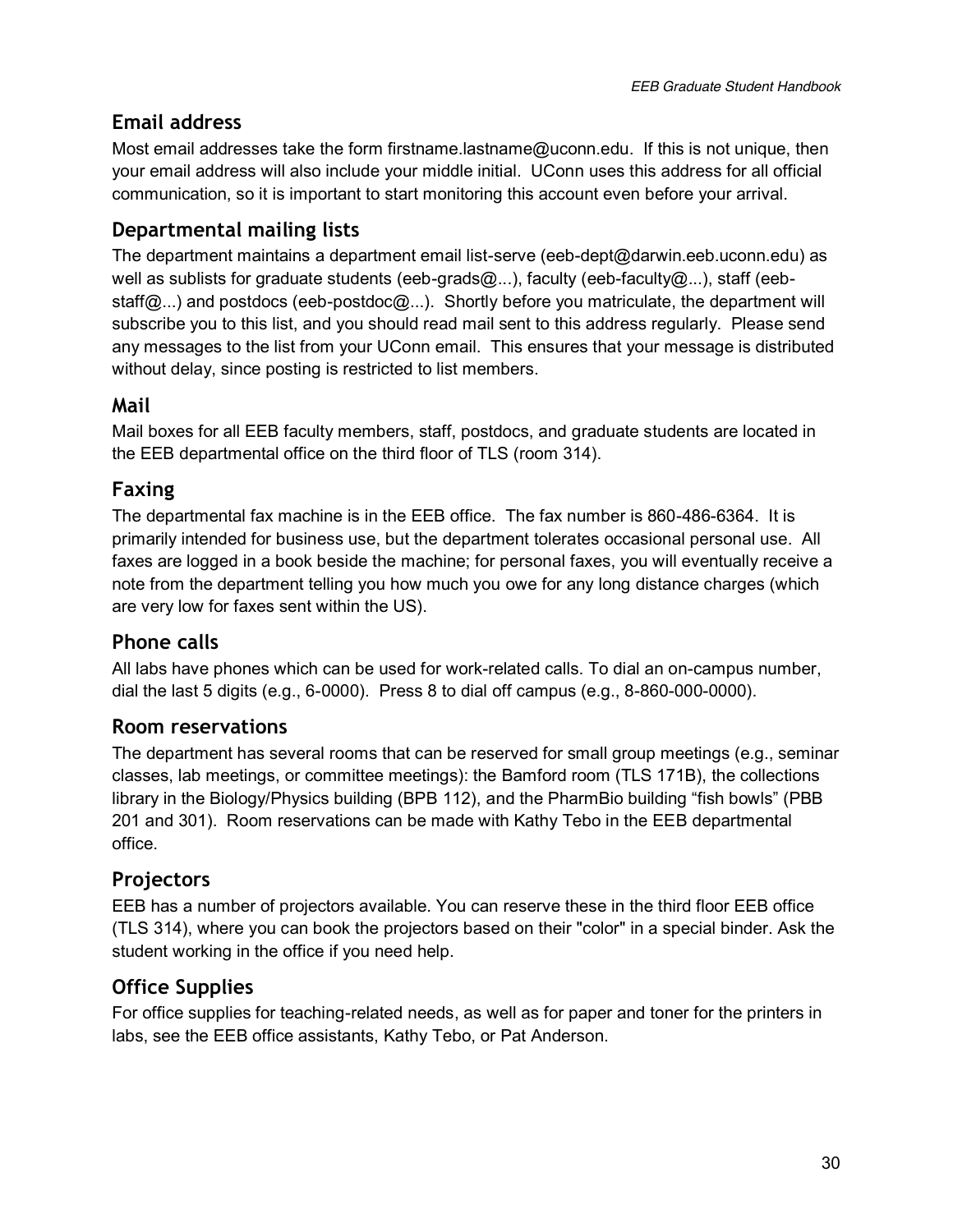# <span id="page-31-0"></span>How to Do Things

# **How to register and pay your bill**

To qualify as full-time, students on RA/TAships must register for a minimum of 6 credits and students on full fellowships need to register for at least 9 credits. You should first talk to your advisor and other students to find out what courses you should take (see also the Finding out about courses section). There is a list of classes available online through the Registrar's office website. The [Student Administration System](https://student.studentadmin.uconn.edu/) is your gateway to registering for classes. To get in this system you will need your student ID number and password (see above).

Registering for classes allows the bursar's office to generate a bill for you. If you register early enough before the semester starts you may get a bill in the mail. Whether you are mailed a bill or not, you need to pay your fees by the tenth day of classes. You can also get your bill by walking into the Bursar's office in the Wilbur Cross Building and asking for it. You can pay at the Bursar's office or have this fee deferred via payroll deduction. The Bursar's office can explain details about deferments and there is an online form on their web site.

Important dates relating to registration, as well as the start/end of the semester, holidays, etc. can be found at the Office of the Registrar's [Academic Calendar.](http://www.registrar.uconn.edu/calendar.htm)

If you need help, there is considerable information on the web site of the [Office of the](http://registrar.uconn.edu/)  [Registrar.](http://registrar.uconn.edu/) If you cannot find what you need to know, ask someone for help. Either talking to another grad student or a call to the registrar's office (6-3331) can save a lot of aggravation and frustration.

# <span id="page-31-1"></span>**How to purchase research supplies**

The system for ordering supplies is complex. Basic information is included below, but the system frequently changes so ask for help if you run into a problem. Before buying anything, it is important to determine whether an expense is allowable, whether the university has a specific vendor who you have to buy from, and what documentation is required prior to purchase. This may differ depending on the source of funding and type of purchase.

- **Kuali Financial System System (KFS):** All university-administered accounts are assigned a Kuali number, with which purchases can be made. A KFS number can be used to buy supplies from the biology stockroom and Biotechnology Center. While orders may be placed directly within the Kuali system, this should only be done by trained users. If you wish to make purchases from an on-campus supplier using funds that are not in a KFS account (e.g., because many graduate student grants are paid directly to the student), talk to Pat Anderson in the EEB office about whether you can use a departmental number and then reimburse the department by cash or check.
- **BCS stockroom:** Certain items are kept on-hand in the BCS stockroom in TLS 175, managed by Ken Bernier. Stocked items include basic chemicals, pipet tips, nitrile gloves, microcentrifuge tubes, and paper towels.
- **Biotechnology Center:** This center maintains freezer programs with major biotechnology companies. Some supplies are available for pick-up, while others can be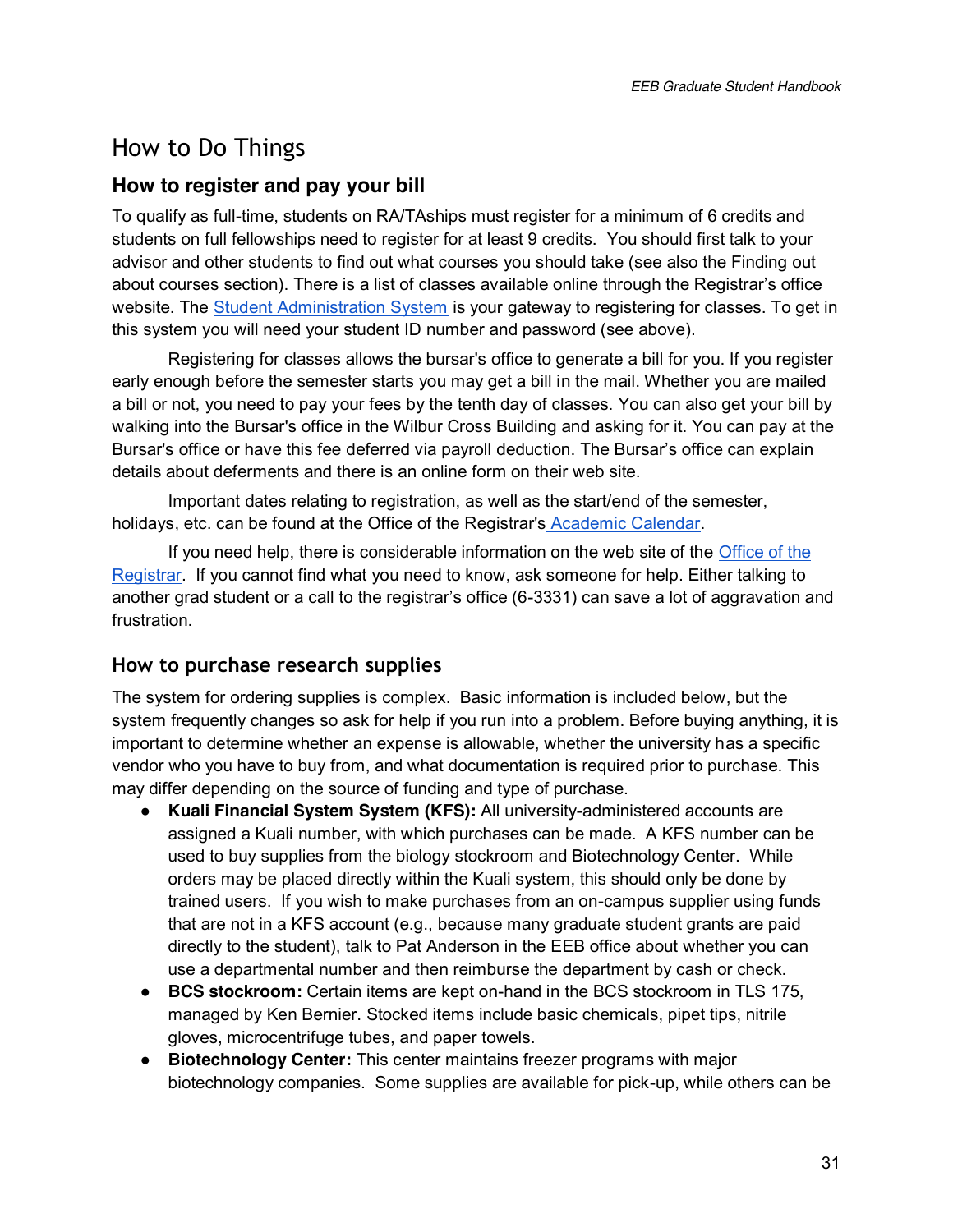special-ordered. The center passes along all discounts it receives, including free shipping, but it also adds a 7% cost recovery fee.

- **EEB department credit card:** Some purchases (current limit: \$4999) that are being paid for with a KFS number can be made on the departmental credit card. Kathy Tebo handles these purchases. To have her make a purchase, you will need to provide detailed ordering information, including the web address at which you found the item and the KFS number. Items purchased in this way are delivered to the EEB department office. If you receive a large package, you will usually be notified by email, but otherwise, you should watch your mailbox for the shipment's arrival.
- **Reimbursement:** There are strict rules for what may be reimbursed and rules change regularly. Be sure to consult with Kathy Tebo or Pat Anderson before buying anything that you expect to be reimbursed for, in order to ensure that you follow the rules correctly. Also, make sure that you keep all documentation (receipts, etc.) associated with each purchase.
- **Deliveries:** After you receive a delivery, it is essential that you sign, date and turn in the invoice/packing slip - otherwise the vendor does not get paid. If the item was purchased on the departmental credit card the packing slip must go to Kathy Tebo in the EEB office. For items purchased through Kuali or with a purchase order, the packing slip goes to Ken Bernier in the Biology stockroom. It is a good idea to keep a copy (electronic or paper).

# <span id="page-32-0"></span>**Hiring Personnel**

Field and lab assistants can be hired on university research funds. There are lower overhead expenses for student workers who are hired through student labor; however, these students must be enrolled at the time of employment. Hiring assistants on grants that are awarded directly to students (rather than going through the Office of Sponsored Programs) is more complicated because they must be cannot be hired as university employees. If you are in this situation, seek advice from your advisor or others in the department.

Personnel hired on grants must be given an Employee Safety Orientation [\(http://www.ehs.uconn.edu/forms/ESO.pdf\)](http://www.ehs.uconn.edu/forms/ESO.pdf) and are required to meet all compliance training requirements (e.g., lab safety, IACUC). Volunteers also should receive all appropriate training. If you have volunteers working for you, it is advisable to develop a formal volunteer agreement (see Lois Limberger for details).

# <span id="page-32-1"></span>**Parking**

There is student parking relatively close to the biology buildings. You must obtain a parking permit (after paying fees or receiving a fee deferral) from parking services. The cost of the permit will depend on the lot(s) you wish to park in. For more information, see the Parking and Transportation Services web site: [http://park.uconn.edu/.](http://park.uconn.edu/) Most students select one of these options: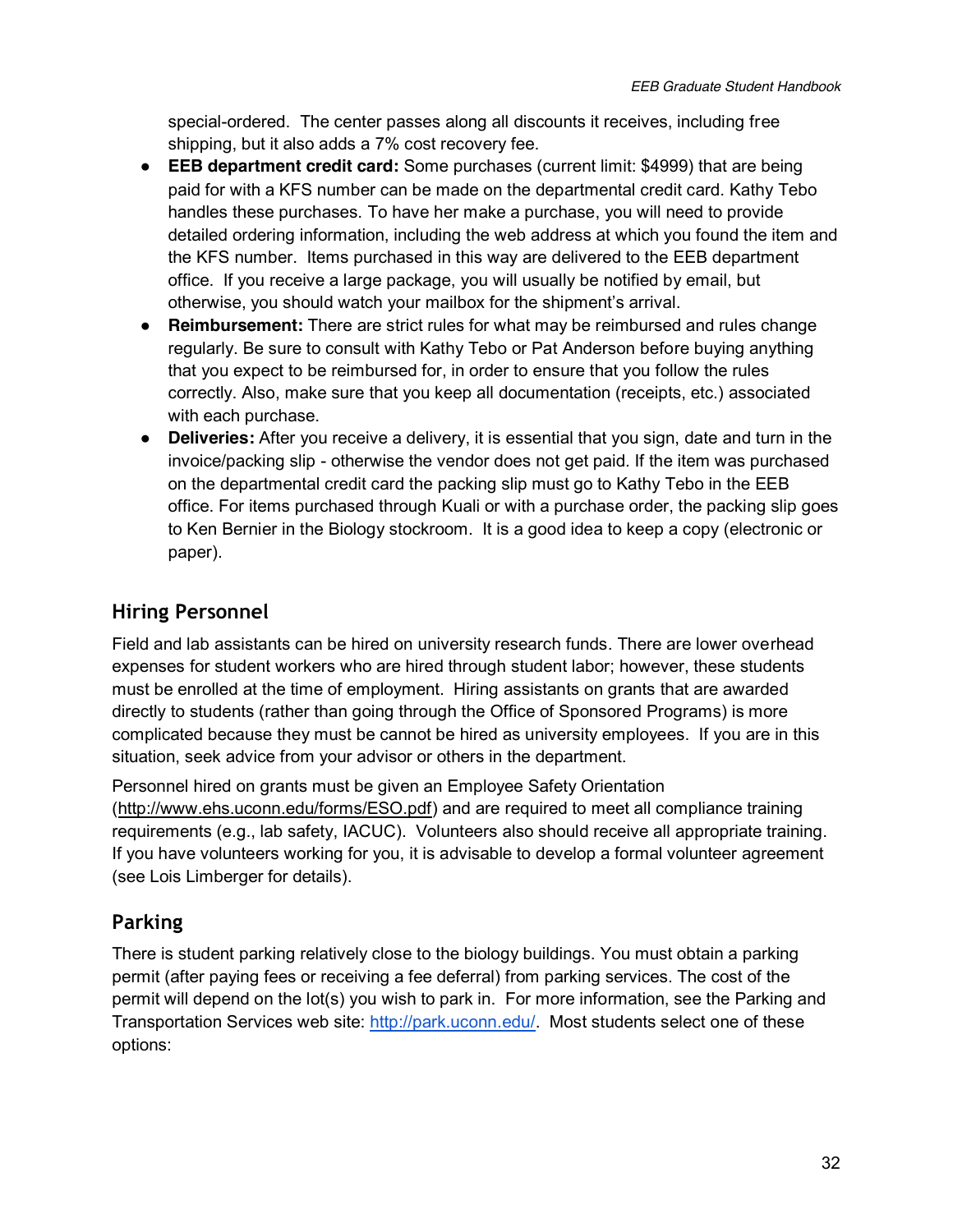- GA/TA Parking A paid graduate assistant parking sticker allows you to park in most student lots. Lots often used by EEB grads (roughly in order of proximity) are X Lot, F lot, T lot, L lot, and W lot.
- Area 3 Parking Grad assistants can also obtain a sticker to park for free in restricted sections of some of the lots farther from campus. The Area 3 parking in F lot is reasonably close but fills up at an early hour; Area 3 parking is usually available in W lot.

You can park almost anywhere on campus after 5:00 p.m. Parking along North Eagleville Rd. is allowed only from 6:00 a.m. to 6:00 p.m. Saturday and Sunday.

# <span id="page-33-0"></span>**Travel**

Travel regulations change frequently and in some cases requires advance approval; consult the latest policies at [http://travel.uconn.edu](http://travel.uconn.edu/) prior to any university-related travel.

- The [travel webform](https://forms.prod.uconn.edu/feb/login/org/index.html) should be filled out in advance for all university-related travel, whether domestic or international. This applies whether or not university funds are being used. Additional approval is required if you are requesting a travel advance.
- International travel requires additional registration and approval prior to departure. This is handled through the Office of Global Affairs (education abroad section). Currently, information is available on their [website](http://abroad.uconn.edu/health-safety-responsibilites/non-study-abroad-travelers/) and in a university [student international travel](http://policy.uconn.edu/2015/07/23/student-international-travel-policy/)  [policy document.](http://policy.uconn.edu/2015/07/23/student-international-travel-policy/)
- The University provides health insurance for all UConn-related international travel (at no cost to you). At present, you are automatically signed up for this insurance when you receive approval to travel internationally. If you do not receive notification prior to travel, check that the message did not get sent to your spam box.

Travel Reimbursements:

- Reimbursement of travel expenses is processed in Biology Central Services (BCS). Note that many expenses require original receipts, so save all paperwork. You may find [this checklist](http://travel.uconn.edu/wp-content/uploads/sites/481/2014/07/Travel-checklist1.pdf) helpful in preparing your reimbursement request.
- BCS staff will fill out the travel reimbursement form and have you sign it.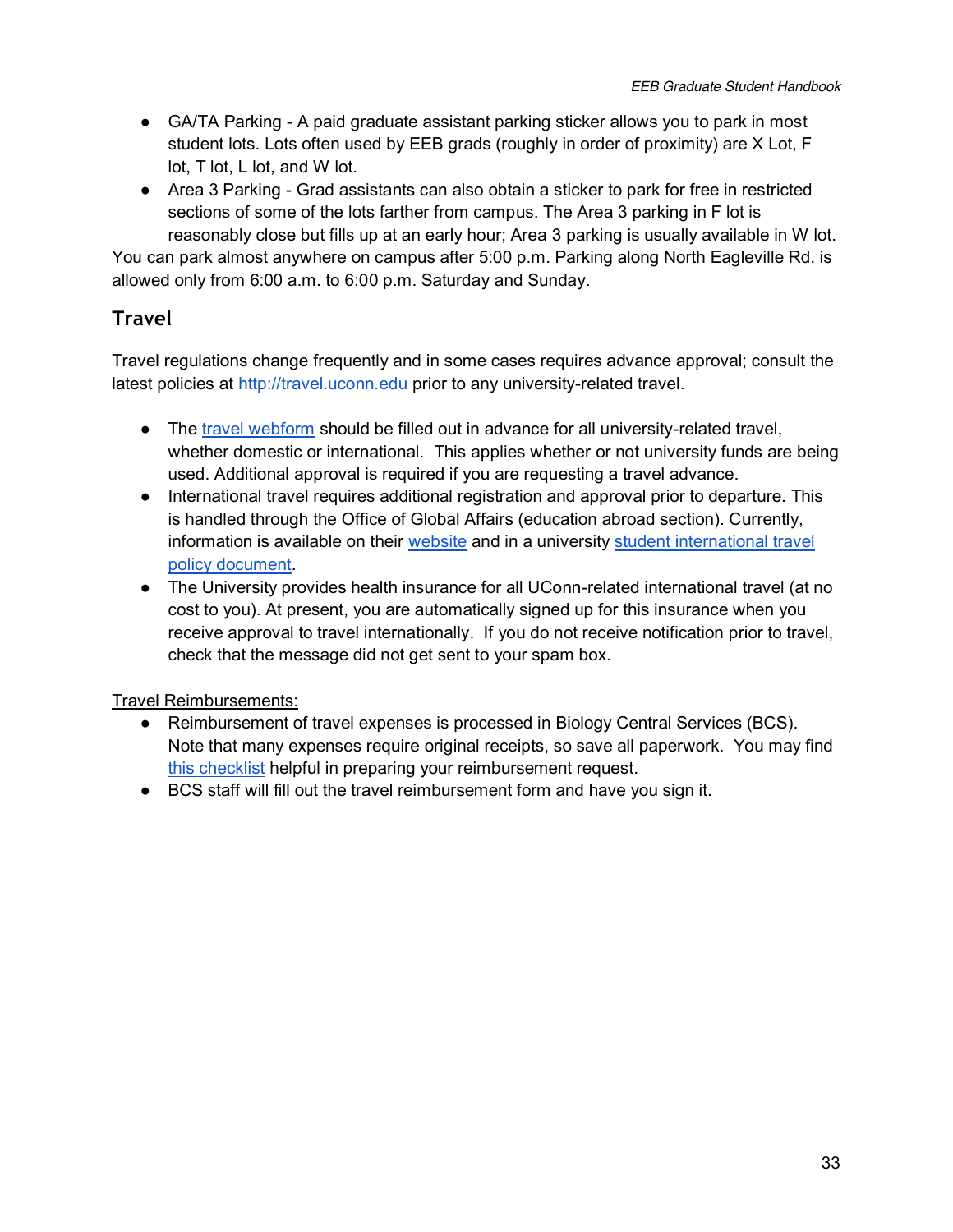# <span id="page-34-0"></span>Directory of EEB and BCS Staff

We are lucky to have a knowledgeable and dedicated staff, both in EEB and in BCS. Figuring out where to go for what—or what procedures need to be followed--is not always easy; here are some suggestions for where to start:

#### **EEB staff**

Kathy Tebo (EEB Administrative Assistant) Office: TLS 312; Phone: (860) 486-4319; E-mail: kathleen.tebo@uconn.edu General questions about how to do things in the department.

Pat Anderson (EEB Business Services Supervisor)

Office: TLS 312A; Phone: (860) 486-4323; E-mail: pat.anderson@uconn.edu Questions about graduate student grant funding when funds are held by a departmental account; official travel.

#### **BCS staff**

Anne St. Onge (BCS Graduate Coordinator)

Office: TLS 161; Phone: (860) 486-4314; E-mail: anne.st\_onge@uconn.edu Questions about almost everything related to the Graduate School. If Anne doesn't know the answer, she knows who does! Anne also handles the paperwork for TA/RA offer letters.

Lois Limberger (BCS Employment and Payroll)

Office: TLS 161; Phone: (860) 486-4315; E-mail: lois.limberger@uconn.edu Questions related to visas, summer payroll, and student labor if you hire anyone on your research funds.

Ken Bernier (BCS Stockroom Manager) Office: TLS 175; Phone: (860) 486-2296; E-mail: kenneth.bernier@uconn.edu See Ken for building keys and to buy basic lab supplies

Nick McIntosh (BCS IT support for university-owned computers) Office: TLS 155; Phone: (860) 486-0308; E-mail: bcscomputers@uconn.edu

Jim Reiman (TLS building manager) Office: TLS G055; Phone: (860) 486-5520; Cell: (860) 208-1023; Email: [James.Reiman@uconn.edu](mailto:James.Reiman@uconn.edu) Questions related to building and facilities-related issues in TLS: from floods to light bulb replacements.

Skip Copeland (PBB building manager)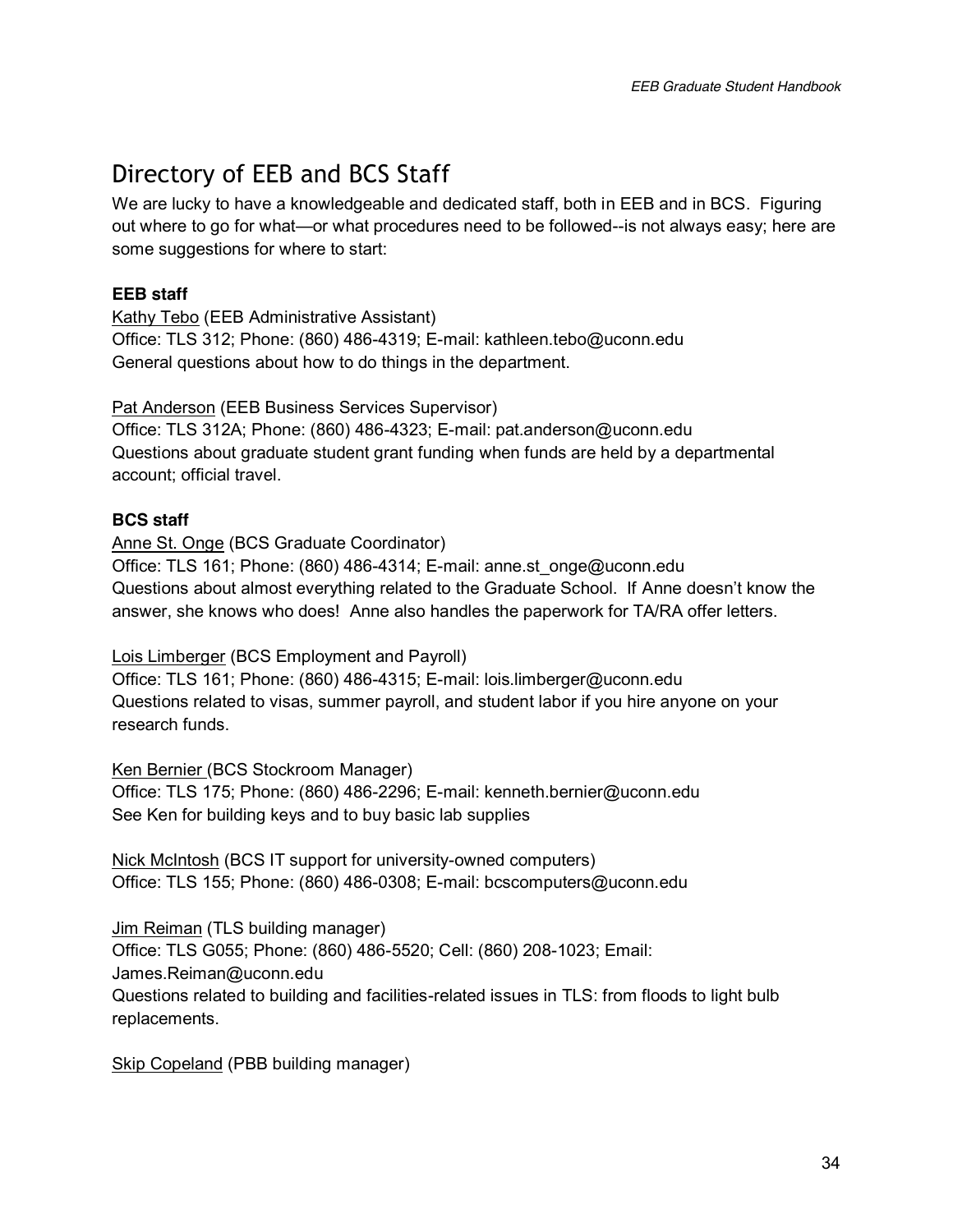Office: BioPharm 101A; Phone: (860) 486-5264; Cell: (860) 455-5136; Email: [francis.copeland@uconn.edu](mailto:francis.copeland@uconn.edu) Questions related to building and facilities-related issues in PBB. Skip can also program your student ID to allow access to the building after hours.

#### **EEB collections staff**

See the appropriate manager for your favorite study organism.

Clint Morse (EEB Greenhouse, Plant Growth Facilities Manager) Office: BPB 603; Phone: (860) 486-8941; E-mail: clinton.morse@uconn.edu

Bob Capers (Plant Collections Manager) Office: BPB 125; Phone: 860-486-1889; E-mail: robert.capers@uconn.edu

Sue Hochgraf (Vertebrate Collections Manager) Office: BPB 127; Phone: (860) 486-8945; E-mail: susan.hochgraf@uconn.edu

Jane O'Donnell (Invertebrate Collections Manager) Office: BPB 126; Phone: (860) 486-4451; E-mail: jane.odonnell@uconn.edu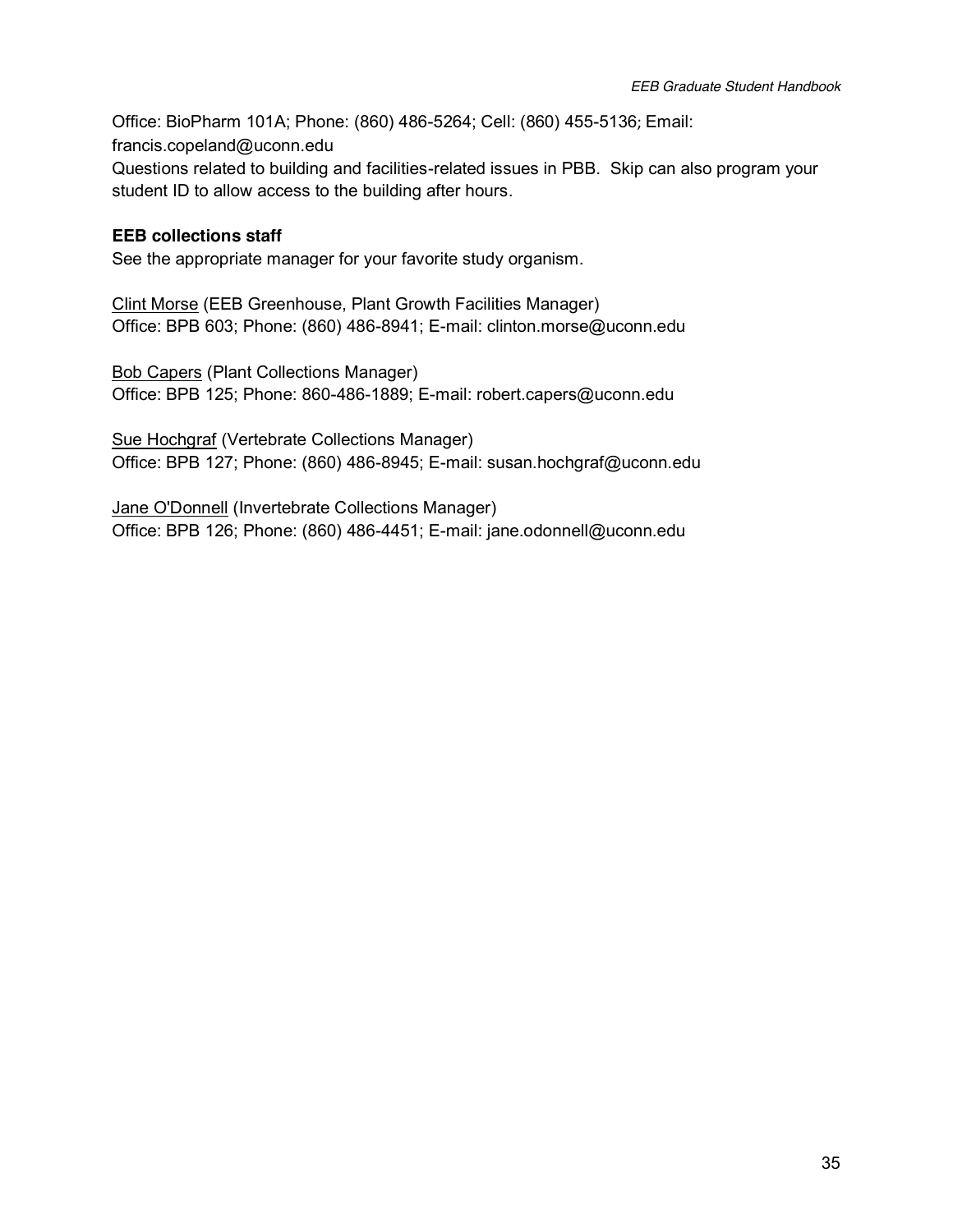# <span id="page-36-0"></span>Where to go when you need help

# <span id="page-36-1"></span>**Immediate Threats to Life or Health**

Dial 911 (8-911 from an on-campus phone)

# <span id="page-36-2"></span>**Other Emergencies**

#### <span id="page-36-3"></span>**Non-life threatening lab emergency, including some chemical spills**

Call [Environmental health and safety](http://www.ehs.uconn.edu/) at 860-486-3613.

#### <span id="page-36-4"></span>**Building emergencies (e.g., floods, power outages)**

- TLS building manager: Jim Reiman (cell 860-486-5520)
- BioPharm building manager: Skip Copeland (cell 860-486-5264)
- Both Jim and Skip can help with either building in an emergency
- After hours: call facilities at 860-486-3113 and follow up with an email to the building manager.

#### <span id="page-36-5"></span>**Mental health (for yourself or someone else)**

Immediate help is available via [these resources](http://counseling.uconn.edu/immediate-help/) at Counseling and Mental Health Services

#### <span id="page-36-6"></span>**General resources**

#### **[Ombuds Office](http://www.ombuds.uconn.edu/)**

If you are not sure where to turn after reading this list, the Ombuds Office may be a good starting point: "*The UConn Ombudsman serves as a neutral resource who provides confidential and informal assistance to members of the campus community. The Ombuds Office was established to provide a confidential, neutral resource for staff, faculty, and graduate students to express concerns, identify options to address workplace conflicts, facilitate productive communication, and surface responsible concerns regarding university policies and practices.*"

#### **[Graduate Advocacy Office](http://grad.uconn.edu/current-students/a-scholars-life/graduate-student-advocacy/)**

Another good starting point if you are unsure where to turn is the Graduate Advocacy Office. The primary function of the Graduate Advocacy Officer is to assist graduate students and postdoctoral scholars in navigating the university environment. This position is currently held by Melanie Chenette [\(melanie.chenette@uconn.edu\)](mailto:melanie.chenette@uconn.edu). The Office's website also has suggestions for where to start to address many problems.

# <span id="page-36-7"></span>**Specific resources**

#### **Financial stress**

• The [GSS graduate student emergency loan fund,](http://gss.uconn.edu/short-term-loans/) administered by the Graduate Student Senate, provides short term loans for financial emergencies

**Mental health** (your own or that of someone you're concerned about):

- For immediate help, Call UConn's Counseling Services at 860-486-4705 and ask to speak to the "On-Call Therapist"
- UConn Counseling & Mental Health Services:<http://counseling.uconn.edu/>